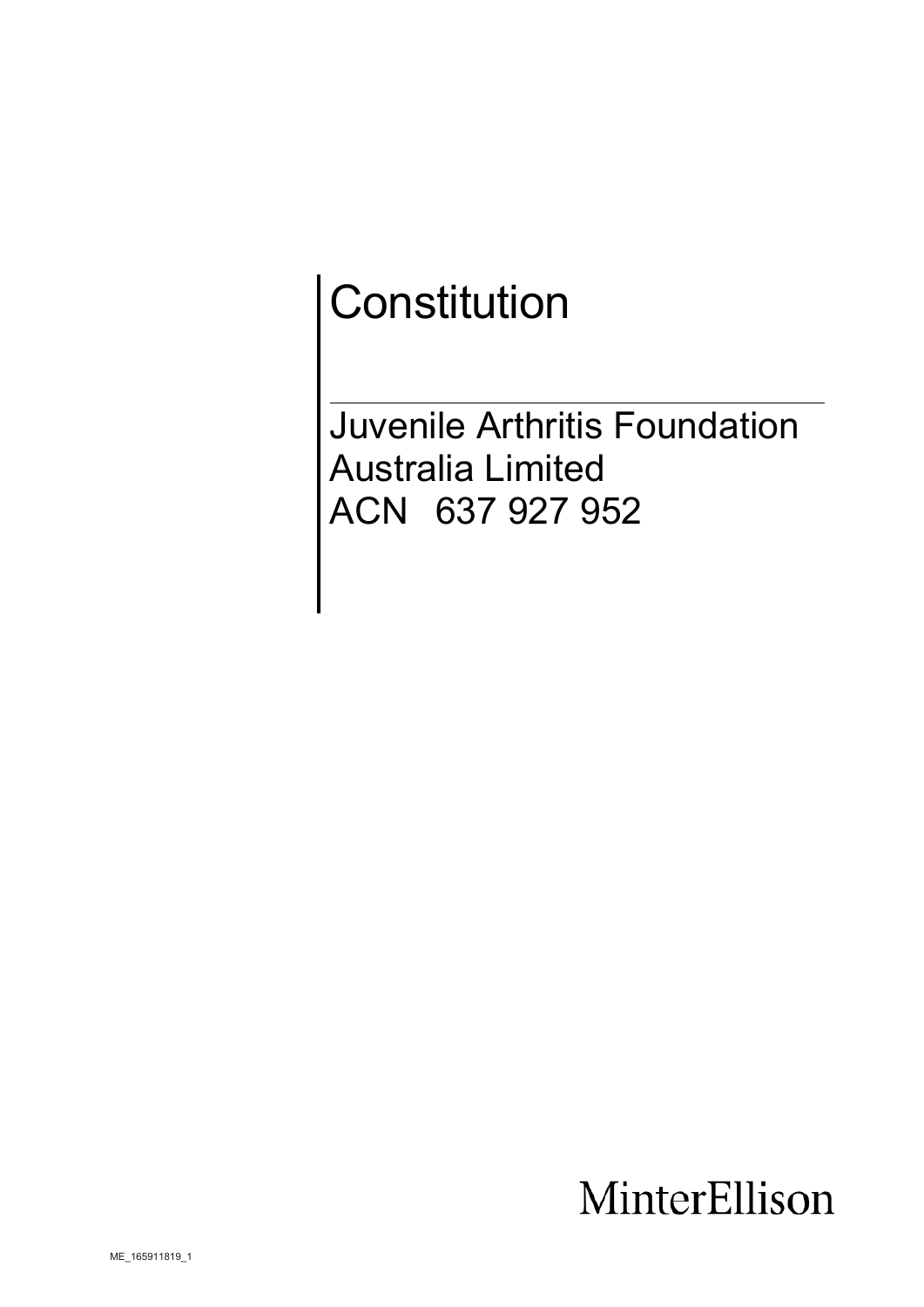## Constitution of Juvenile Arthritis Foundation Australia Limited ACN 637 927 952

| 1.                                          | Preliminary                                               | 5  |
|---------------------------------------------|-----------------------------------------------------------|----|
| 2.                                          | Interpretation                                            | 6  |
| 3.                                          | Application of the Corporations Act and Replaceable rules | 6  |
| 4.                                          | <b>Objects</b>                                            | 7  |
| Income and property of Company              | 8                                                         |    |
| 5.                                          | Income and property of Company                            | 8  |
| 6.                                          | <b>Receipts</b>                                           | 8  |
| 7.                                          | <b>Gift Fund</b>                                          | 8  |
|                                             | <b>Membership</b>                                         | 8  |
| 8.                                          | <b>Founding Members</b>                                   | 8  |
| 9.                                          | <b>Admission</b>                                          | 9  |
| 10.                                         | <b>Ceasing to be a Member</b>                             | 10 |
| 11.                                         | <b>Powers of attorney</b>                                 | 10 |
| <b>General meetings</b>                     |                                                           | 11 |
| 12.                                         | <b>Calling general meeting</b>                            | 11 |
| 13.                                         | Notice of general meeting                                 | 11 |
| Proceedings at general meetings             |                                                           | 12 |
| 14.                                         | <b>Member</b>                                             | 12 |
| 15.                                         | Quorum                                                    | 12 |
| 16.                                         | Chairperson                                               | 12 |
| 17.                                         | <b>Adjournment</b>                                        | 13 |
| 18.                                         | <b>Decision on questions</b>                              | 13 |
| 19.                                         | Taking a poll                                             | 13 |
| 20.                                         | Casting vote of chairperson                               | 14 |
|                                             | <b>Votes of Members</b>                                   | 14 |
| 21.                                         | <b>Entitlement to vote</b>                                | 14 |
| 22.                                         | <b>Objections</b>                                         | 14 |
| 23.                                         | Votes by proxy                                            | 14 |
| 24.                                         | <b>Document appointing proxy</b>                          | 15 |
| 25.                                         | <b>Lodgement of proxy</b>                                 | 15 |
| 26.                                         | <b>Validity</b>                                           | 16 |
| 27.                                         | Representatives of bodies corporate                       | 16 |
| <b>Written resolutions</b>                  | 17                                                        |    |
| 28.                                         | <b>Written resolutions</b>                                | 17 |
| <b>Appointment and removal of Directors</b> |                                                           | 17 |
|                                             |                                                           |    |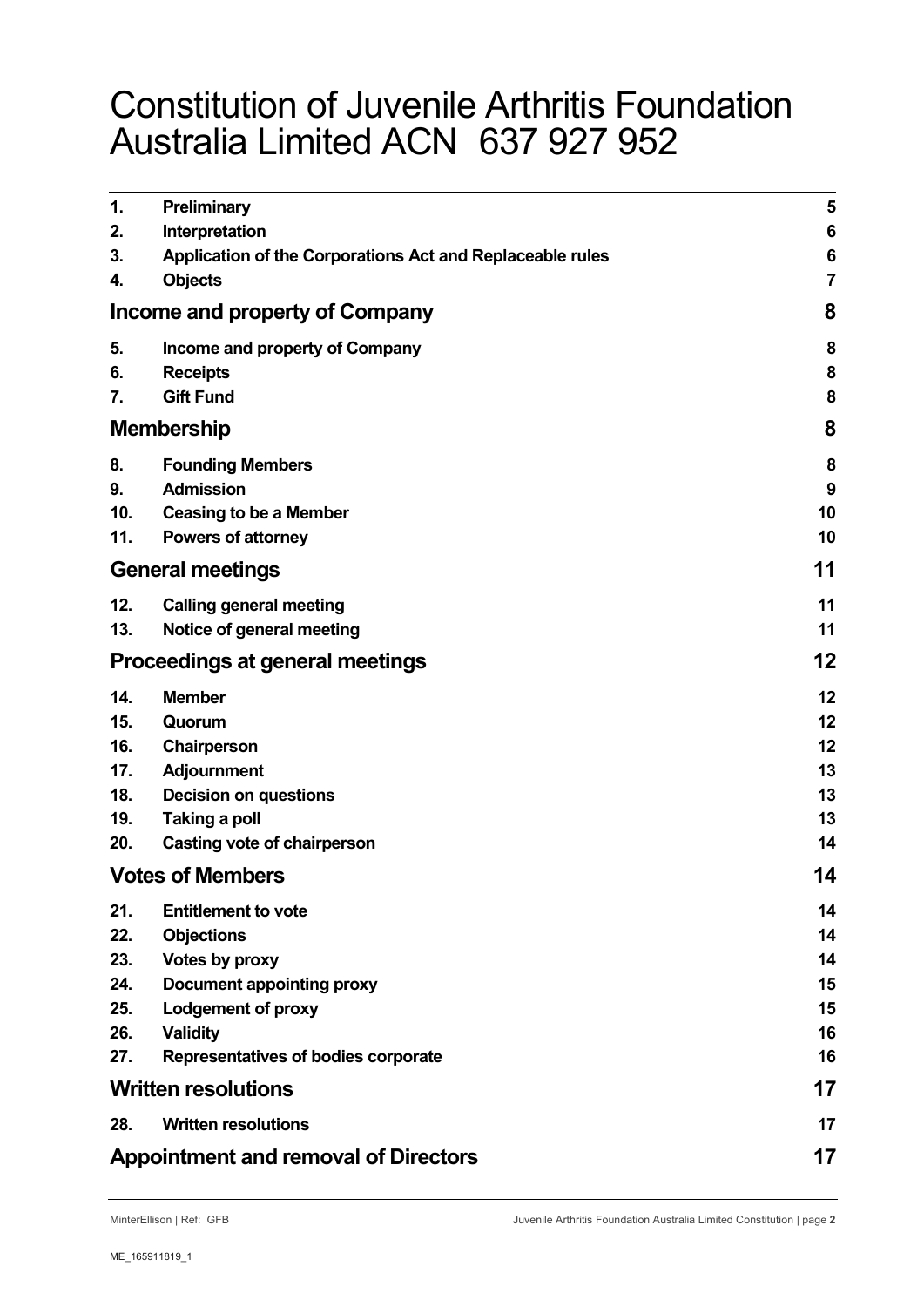| 29.                                                  | <b>Number of Directors</b>                           | 17       |
|------------------------------------------------------|------------------------------------------------------|----------|
| 30.                                                  | <b>Initial Directors</b>                             | 17       |
| 31.                                                  | <b>Qualification</b>                                 | 17       |
| 32.                                                  | <b>Appointment and removal of Directors</b>          | 17       |
| 33.                                                  | <b>Suspension of Directors</b>                       | 18       |
| 34.                                                  | <b>Additional and casual Directors</b>               | 18       |
| 35.<br>36.                                           | <b>Period of office</b><br><b>Vacation of office</b> | 18       |
| <b>Powers and duties of Directors</b>                | 18<br>18                                             |          |
| 37.                                                  | <b>Powers and duties of Directors</b>                | 18       |
| 38.                                                  | <b>Delegation</b>                                    | 19       |
|                                                      | <b>Proceedings of Directors</b>                      | 19       |
| 39.                                                  | <b>Directors' meetings</b>                           | 19       |
| 40.                                                  | <b>Decision on questions</b>                         | 20       |
| 41.                                                  | <b>Alternate Directors</b>                           | 20       |
| 42.                                                  | <b>Remaining Directors</b>                           | 21       |
| 43.<br>44.                                           | Chairperson<br><b>Written resolutions</b>            | 21<br>21 |
| 45.                                                  | <b>Validity of acts of Directors</b>                 | 21       |
| 46.                                                  | <b>Minutes and Registers</b>                         | 22       |
| <b>Payments to Directors and Directors interests</b> | 22                                                   |          |
| 47.                                                  | <b>Payments to Directors</b>                         | 22       |
| 48.                                                  | <b>Directors' interests</b>                          | 22       |
| 49.                                                  | <b>Conflicts of interest</b>                         | 23       |
| <b>Management Directors</b>                          |                                                      | 23       |
| 50.                                                  | Appointment to management positions                  | 23       |
| 51.                                                  | <b>Powers of Management Directors</b>                | 24       |
| Local management                                     |                                                      | 24       |
| 52.                                                  | <b>Local management</b>                              | 24       |
| 53.                                                  | Appointment of attorneys and agents                  | 24       |
| <b>Secretary</b>                                     |                                                      | 25       |
| 54.                                                  | <b>Secretary</b>                                     | 25       |
| <b>Other appointments</b>                            |                                                      | 25       |
| 55.                                                  | <b>Other appointments</b>                            | 25       |
| <b>Inspection of records</b>                         |                                                      | 25       |
| 56.                                                  | <b>Inspection of records</b>                         | 25       |
| <b>Notices</b>                                       | 26                                                   |          |
| 57.                                                  | <b>Service of notices</b>                            | 26       |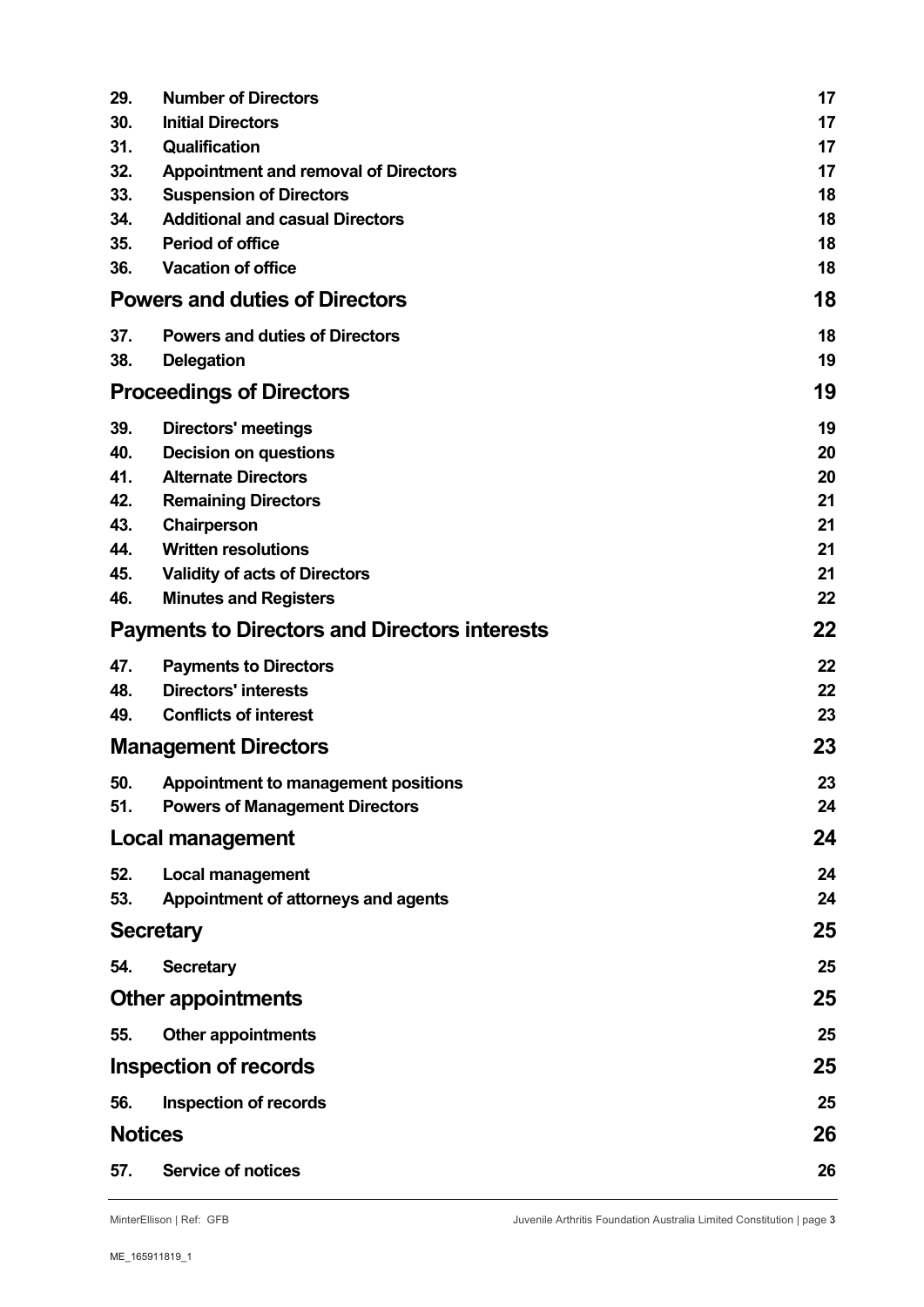| 58.                                      | <b>Persons entitled to notice</b>      | 26 |
|------------------------------------------|----------------------------------------|----|
| <b>Seals</b>                             | 27                                     |    |
| 59.                                      | <b>Common Seal</b>                     | 27 |
| 60.                                      | <b>Duplicate Seal</b>                  | 27 |
| <b>Audit and accounts</b>                | 27                                     |    |
| 61.                                      | <b>Audit and accounts</b>              | 27 |
| Winding up and revocation of endorsement | 27                                     |    |
| 62.                                      | <b>Winding up</b>                      | 27 |
| 63.                                      | Indemnity                              | 28 |
| 64.                                      | <b>Insurance</b>                       | 29 |
| <b>Internal disputes</b>                 | 29                                     |    |
| 65.                                      | <b>Resolution of internal disputes</b> | 29 |
| <b>Complaints</b>                        |                                        | 30 |
| 66.                                      | <b>Complaints</b>                      | 30 |
| <b>Amendment</b>                         | 30                                     |    |
| 67.                                      | <b>Amendment of this Constitution</b>  | 30 |
| <b>Execution of documents</b>            |                                        | 30 |
| 68.                                      | <b>Execution of documents</b>          | 30 |
| <b>Applicable Not-for Profit Laws</b>    | 30                                     |    |
| 69.                                      | <b>Applicable Not-for-Profit Laws</b>  | 30 |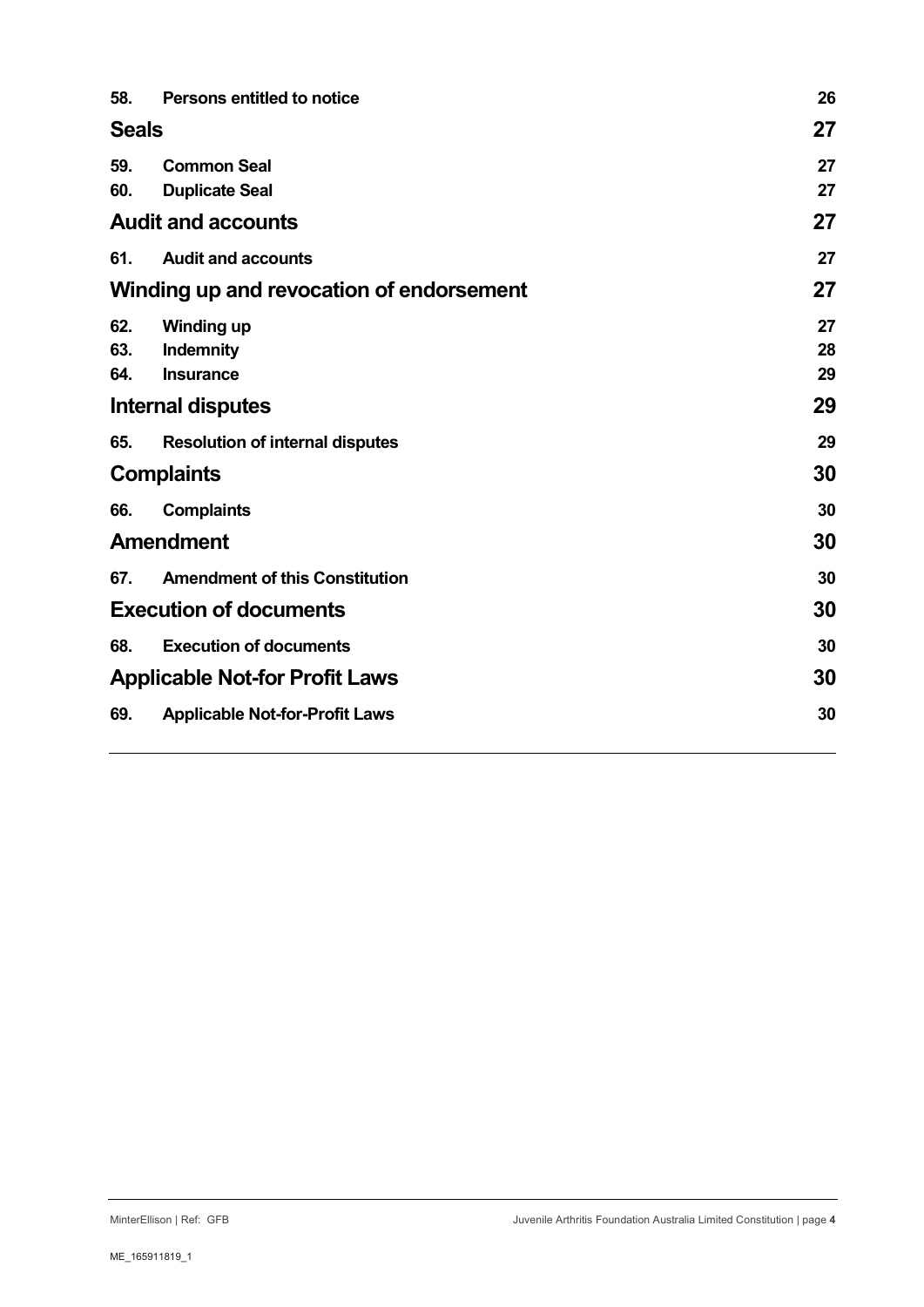## 1. Preliminary

#### **Defined terms**

1.1 In this Constitution unless the contrary intention appears:

**ACNC Act** means the Australian Charities and Not for profits Commission Act 2012 (Cth), or any other legislation relating to the establishment or operation of an Australian charities commission and/or a national regulatory framework and/or a national education body or otherwise for the not for profit sector, as modified or amended from time to time and includes any regulations made under that Act or any other such legislation and any rulings or requirements of the Commissioner of the Australian Charities and Not for profits Commission under that Act, or any commissioner or body under any other such legislation, having application to the Company.

**Alternate Director** means a person appointed as an alternate director under clause [41.](#page-19-0)

**Applicable Not for Profit Law** means any law relating to the regulation of charities or not for profit entities applicable to the Company, including the ACNC Act, the Charities Act, each Charitable Fundraising Act, the Tax Act, section 150 of the Corporations Act and any Rulings or requirements of any commissioner or body under any such law, having application to the Company.

**Auditor** means the Company's auditor.

**Charitable Fundraising Act** means the legislation of any State or Territory of Australia, or the Commonwealth of Australia, regulating the raising of funds for charitable purposes and applicable to the Company, which may, relevantly, include the Charitable Fundraising Act 1991 (NSW).

**Charities Act** means the Charities Act 2013 (Cth).

**Company** means Juvenile Arthritis Foundation Australia Limited ACN 637 927 952.

**Constitution** means the constitution of the Company as amended from time to time.

**Corporations Act** means the Corporations Act 2001 (Cth) as modified or amended from time to time and includes any regulations made under that Act and any exemption or modification to that Act applying to the Company.

**Director** includes any person occupying the position of director of the Company and, where appropriate, includes an Alternate Director.

**Directors** means all or some of the Directors acting as a board.

**Founding Member** means each of Stephen Colagiuri and Ruth Colagiuri or their respective successors under clause 8.1 for as long as they respectively remain a Founding Member in accordance with this Constitution.

**Gift Fund** means the fund of the kind referred to in and required by Section 30-130 of the Tax Act, as provided for in clause 7 of this Constitution.

**Imported Provisions** means the following provisions of the Corporations Act:

- (a) section 139 (Company must send copy of constitution to member);
- (b) sections 191 to 194 (disclosure of, and voting on matters involving, material personal interests);
- (c) Division 1 to 7 of Part 2G.2 (meetings of members of companies); and
- (d) Part 2G.3 (minutes and members' access to minutes)

**Management Director** has the meaning given by clause [50.2](#page-22-0) (being a Director appointed to any management position or office in the Company other than auditor).

**Member** means a member under clause [9](#page-8-0) (and in clauses [15,](#page-11-0) [16,](#page-11-1) [18](#page-12-0) and [21,](#page-13-0) Member includes a Member present in person or by proxy, attorney or Representative).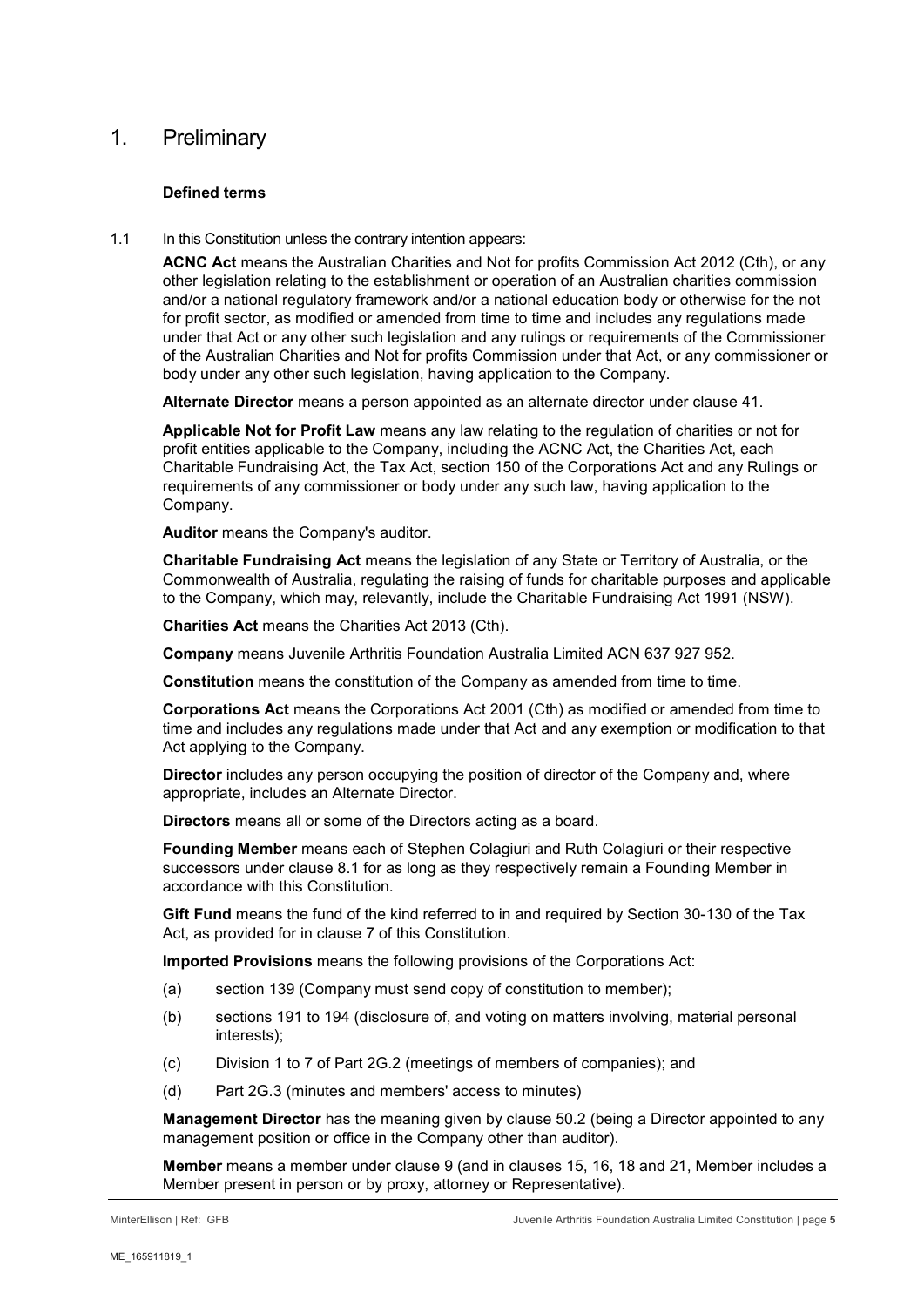**Register** means the register of Members of the Company.

**Registered Entity** means a body corporate registered under the ACNC Act.

**Representative** means a person appointed by a Member to act as its representative under clause [27.](#page-15-0)

**Seal** means the Company's common seal (if any).

**Secretary** means any person appointed by the Directors to perform any of the duties of a secretary of the Company and if there are joint secretaries, any one or more of those joint secretaries.

**Tax Act** means the Income Tax Assessment Act 1997 (Cth) as modified or amended from time to time and includes any regulations made under that Act and any Rulings or requirements of the Commissioner of Taxation of the Commonwealth of Australia having application to the Company.

1.2 In this Constitution, except where the context otherwise requires, an expression in a clause of this Constitution has the same meaning as in the Corporations Act. Where the expression has more than one meaning in the Corporations Act and a provision of the Corporations Act deals with the same matter as a clause of this Constitution, that expression has the same meaning as in that provision.

#### 2. Interpretation

- 2.1 In this Constitution, except where the context otherwise requires:
	- the singular includes the plural and vice versa, and a gender includes other genders;  $(a)$
	- another grammatical form of a defined word or expression has a corresponding meaning;  $(b)$
	- $(c)$ a reference to a clause, paragraph, schedule or annexure is to a clause or paragraph of, or schedule or annexure to, this Constitution, and a reference to this Constitution includes any schedule or annexure;
	- $(d)$ a reference to a document or instrument includes the document or instrument as novated, altered, supplemented or replaced from time to time;
	- $(e)$ a reference to a statute, ordinance, code or other law includes regulations and other instruments under it and consolidations, amendments, re-enactments or replacements of any of them;
	- $(f)$ a reference to **A\$**, **\$A**, **dollar** or **\$** is to Australian currency;
	- $(q)$ the meaning of general words is not limited by specific examples introduced by **including**, **for example** or similar expressions; and
	- $(h)$ a reference to **applicable law** includes the applicable law and any applicable authorisation or licence granted thereunder.
- 2.2 Headings are for ease of reference only and do not affect interpretation.
- 2.3 For the purposes of this Constitution, if the provisions of the Corporations Act and this Constitution conflict on the same matter, the provisions of the Corporations Act prevail.

## 3. Application of the Corporations Act and Replaceable rules

- 3.1 If, while the Company is a Registered Entity, the Corporations Act operates such that an Imported Provision does not apply to the Company because the Company is a Registered Entity:
	- a clause in the same terms as the Imported Provision, along with any relevant definitions  $(a)$ in the Corporations Act, is deemed to be included in this Constitution and to apply to the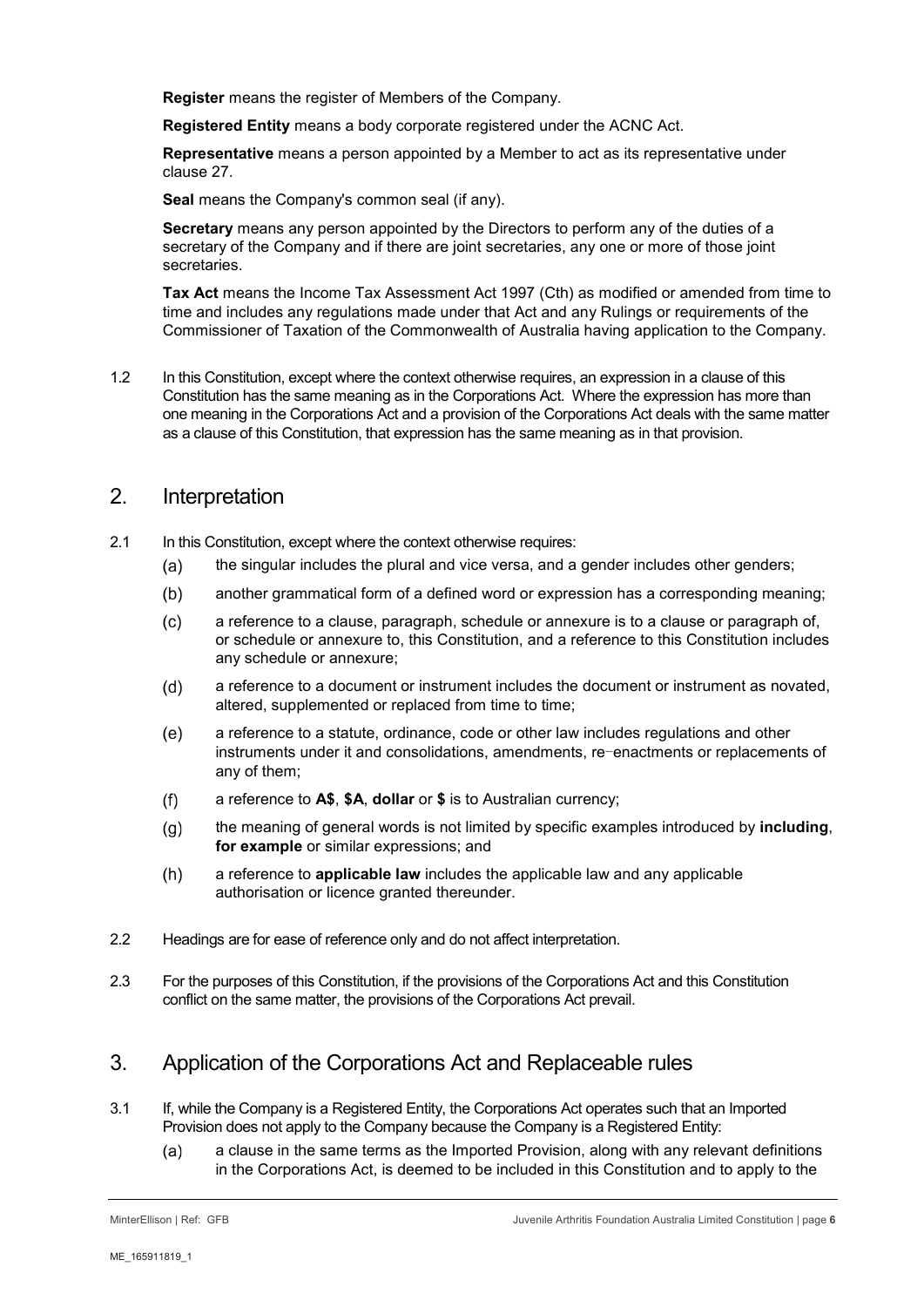Company to the extent the Imported Provision would have applied to the Company were the Company not a Registered Entity (Equivalent Clause); and

- $(b)$ a reference in this Constitution to an Imported Provision is deemed to be a reference to the Equivalent Clause.
- 3.2 To the extent permitted by law, the replaceable rules in the Corporations Act do not apply to the Company.

#### 4. Objects

- 4.1 The Company is established as a charitable entity to promote the prevention and control of juvenile arthritis and childhood rheumatic diseases in children, adolescents and young people (**juvenile arthritis**) and for such purpose to do the following, without limitation:
	- $(a)$ engage and invest in research into the causes, treatment, care and potential cures for juvenile arthritis;
	- $(b)$ raise awareness of juvenile arthritis, its causes, treatment, care and impact among health professionals, governments, the education sector and the general public;
	- $(c)$ advocate and lobby governments for the provision of optimal and accessible health care and support for children, adolescents and young people with juvenile arthritis and their families and carers, including increasing the number of medical and other specialists throughout Australia commensurate with the need and impact of juvenile arthritis;
	- $(d)$ provide support to families and carers of children, adolescents and young people with juvenile arthritis;
	- seek grants, sponsorships, gifts or other contributions or assistance from government,  $(e)$ other organisations and the public to carry out and further the above objects of the Company;
	- $(f)$ do all things as are incidental or ancillary to the attainment of the above objects of the Company.

And for the avoidance of doubt and for the purpose of section 150(1)(a) of the Corporations Act, it is confirmed that this Constitution requires the Company to pursue charitable purposes only and to apply its income in promoting those purposes.

- 4.2 The Company may only exercise the powers in section 124(1) of the Corporations Act to:
	- $(a)$ carry out the objects in this clause; and
	- $(b)$ do all things incidental or convenient in relation to the exercise of power under clause 4.2(a).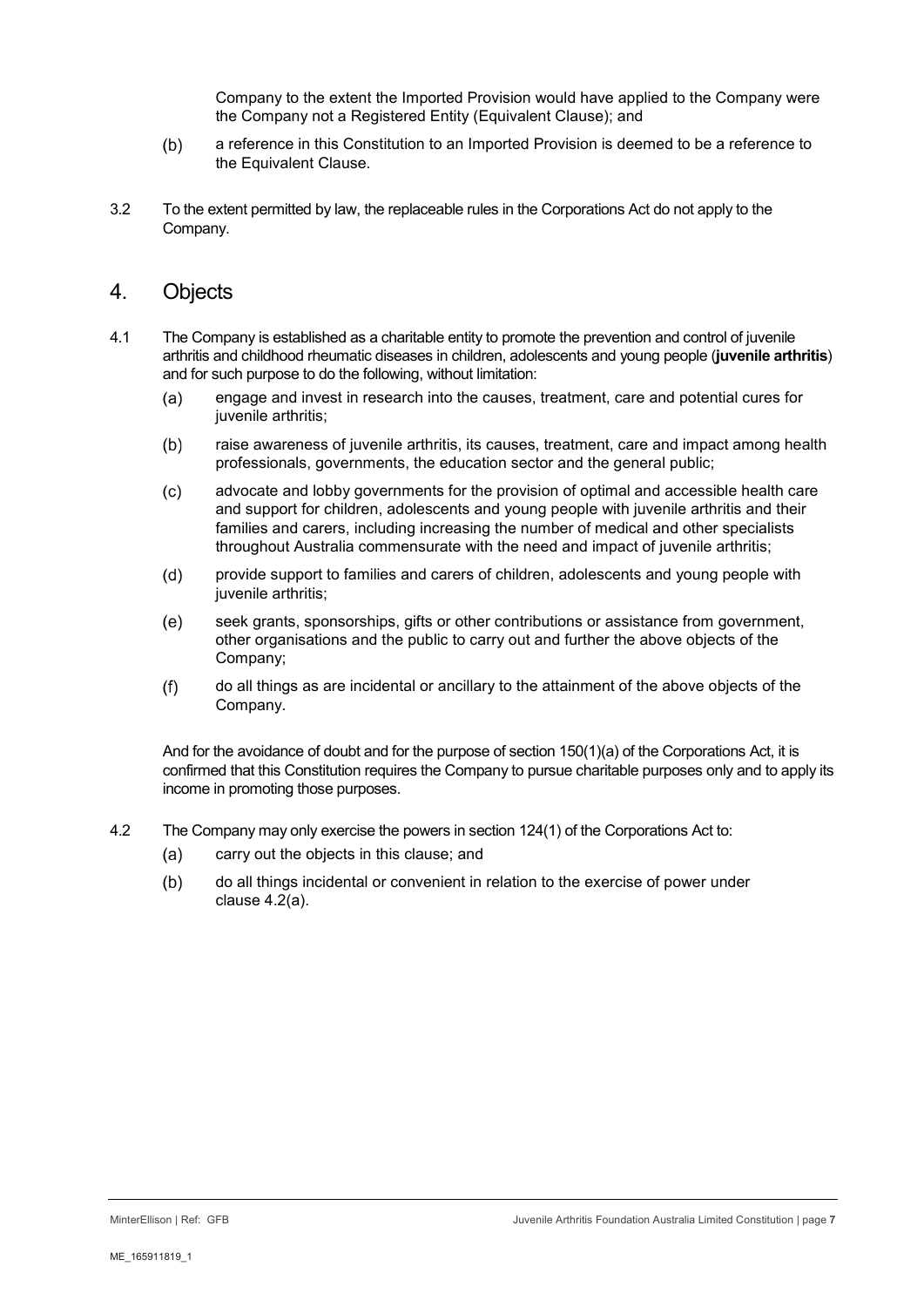## Income and property of Company

## 5. Income and property of Company

- 5.1 The income and property of the Company will only be applied towards the promotion of the objects of the Company set out in clause 4, and the Company will not be carried on for the profit or gain of the Members, neither while it is operating nor on a winding up.
- 5.2 No income, profits or assets (whether in money, property or other benefits) will be paid, distributed or transferred directly or indirectly to any Member of the Company except, subject to claus[e 47,](#page-21-0) for payments to a Member as genuine compensation for services provided to, or reasonable expenses incurred on behalf of, the Company, or such other payments, distributions or transfers as may be permitted by the Applicable Not-for-Profit Laws.

## 6. Receipts

- 6.1 If the Company accepts a gift, contribution or donation of money or property, the Company must give the donor a receipt, and otherwise comply with all applicable laws in relation to any such gift, contribution or donation, including without limitation (if and to the extent applicable) the Applicable Not-for-Profit Laws.
- 6.2 The Company may seek gifts, contributions or donations of money or property from the public.

## 7. Gift Fund

- 7.1 The Company will, in accordance with section 30-130 of the Tax Act, maintain and operate for the principal purpose of the Company a fund:
	- $(a)$ to which gifts of money or property are to be made;
	- $(b)$ to which contributions described in item 7 or 8 of the table in section 30-15 of the Tax Act in relation to a fundraising event held for that purpose are to be made;
	- $(c)$ to which any money received by the Company because of such gifts or contributions is to be credited; and
	- $(d)$ that does not receive any other money or property.

## Membership

## 8. Founding Members

8.1 Each Founding Member is entitled to nominate (by notice in writing to the Company) a natural person to act as their successor as Founding Member (with all the powers vested in them as Founding Member) in the event of their death or severe illness or injury preventing them from acting as Founding Member and a Director of the Company. On the occurrence of such an event, the Members and Directors of the Company will take such steps as are necessary to appoint such nominee as a Director of the Company. A Founding Member is entitled to revoke any such nomination prior to the nomination taking effect, and replace it with another such nomination at any time and from time to time. The provisions of this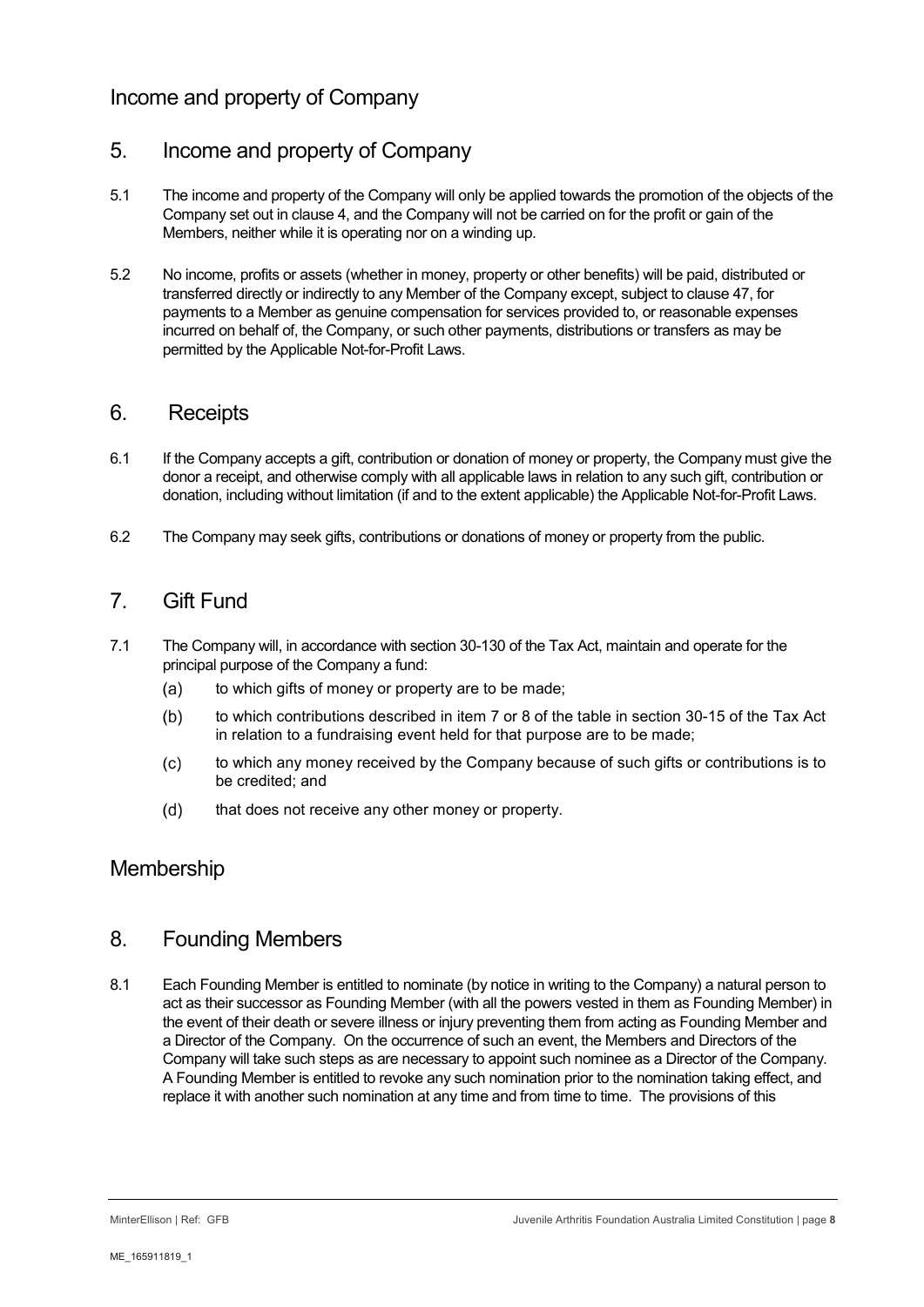Constitution will operate in relation to a duly nominated successor of a Founding Member in the same manner as it operates in relation to the Founding Member.

- 8.2 A Founding Member may by notice in writing to the Company give notice that he or she will cease to be a Founding Member and whether he or she will remain as an ordinary Member, or cease to be a Member and with effect from the date (**Retirement Date**) nominated for that purpose in the notice, and following delivery of such notice to the Company the Founding Member shall cease to be a Founding Member (and if so specified in such notice, also an ordinary Member). A notice given by a Founding Member under this clause is revocable by the Founding Member at any time before the Retirement Date for any reason.
- 8.3 If at any time there is no Founding Member then the provisions of this Constitution will operate as if any reference to Founding Member (including in relation to any consents, approvals, votes or quorum) were not contained in this Constitution.

#### <span id="page-8-0"></span>9. Admission

- 9.1 The number of Members with which the Company proposes to be registered is unlimited.
- 9.2 Subject to this Constitution and applicable law (including the Corporations Act), the Directors may from time to time determine, vary and replace:
	- the classes of membership of the Company (including the rights attaching, or not  $(a)$ attaching, to a particular class of membership) provided that such a determination, variation or replacement will have no effect unless and until it is approved by a resolution of the Company passed in general meeting by not less than a majority of the Members entitled to vote on the resolution; and
	- $(b)$ the qualifications for admission, and continued membership, in a particular class of membership (including any membership fees payable on application or on a periodic basis)

provided however that the Directors must not, without the written consent of each then Founding Member, remove or vary the rights under this Constitution of such Founding Member while he or she remains a Founding Member.

- 9.3 The Members of the Company are:
	- the persons who consented to be a Member in the application for registration of the  $(a)$ Company; and
	- any other persons, corporations or organisations who are admitted to membership in  $(b)$ accordance with this Constitution

and whose membership has not ceased pursuant to clause [10.](#page-9-0)

- 9.4 Applications for membership of the Company:
	- may be made by any person over the age of 18 years, any corporation or any organisation  $(a)$ who or which is interested in pursuing and supporting the objects of the Company; and
	- must be in writing, signed by the applicant and in a form approved by, and containing the  $(b)$ information required by, the Directors in their absolute discretion, and paying any required membership fees.
- <span id="page-8-1"></span>9.5 The Directors will consider the application for membership at the next meeting of Directors after the application is duly received. In considering an application for membership the Directors may:
	- by resolution accept or reject the application provided that no resolution accepting an  $(a)$ application will be taken to be passed unless each Director who is then a Founding Member has voted in favour of the resolution; or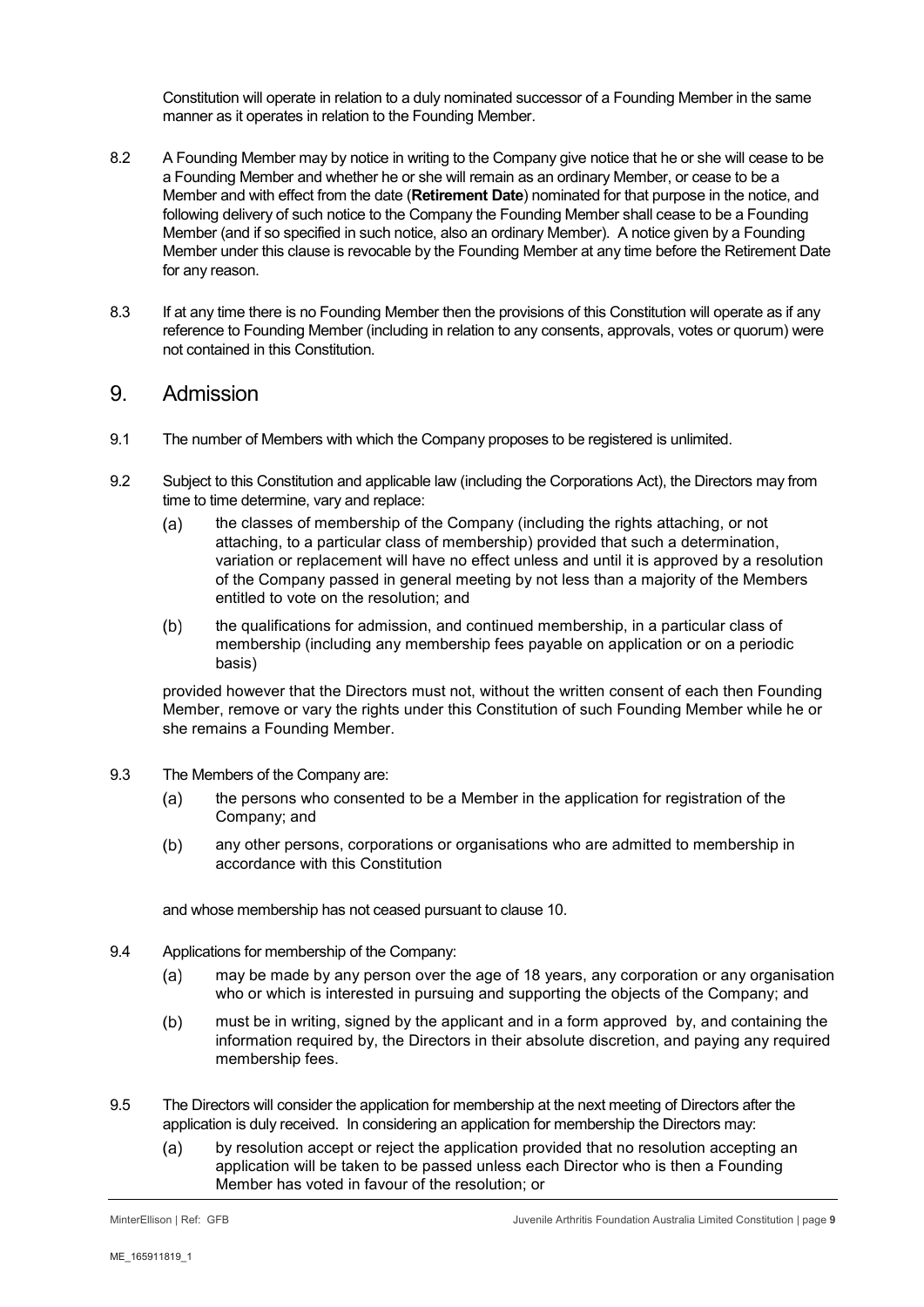- $(b)$ ask the applicant to give more evidence of eligibility or suitability for membership.
- 9.6 If the Directors ask for more evidence under clause [9.5](#page-8-1) their determination of the application for membership is deferred until the evidence is given.
- 9.7 The Directors do not have to give any reason for rejecting an application for membership under clause 8.5.
- 9.8 As soon as practicable following acceptance of an application for membership by the Directors the Secretary will:
	- subject to receipt from the applicant of any required membership fees enter, or cause to  $(a)$ be entered, the applicant's name in the Register (whereupon the applicant becomes a Member); and
	- send, or cause to be sent to, the applicant written notice of the acceptance.  $(b)$
- 9.9 The rights and privileges of every Member are personal to each Member and are not transferable by the Member's own act or by operation of law.

## <span id="page-9-0"></span>10. Ceasing to be a Member

- 10.1 A Member's membership of the Company will cease:
	- if the Member gives the Secretary written notice of resignation, from the date of receipt of  $(a)$ that notice by the Secretary;
	- if a majority of the Directors present and voting at a meeting of Directors by resolution  $(b)$ terminate the membership of a Member who is not then a Founding Member and:
		- (i) whose conduct, position or circumstances in the opinion of the Directors renders it undesirable that that Member continue to be a Member of the Company; and
		- (ii) only after the Member has been given at least 21 days' notice of the proposed resolution and has had the opportunity to be heard at the meeting at which the resolution is proposed;
	- where the Member is an individual, if the Member:  $(c)$ 
		- (i) dies;
		- (ii) becomes mentally incapacitated or whose person or estate is liable to be dealt with in any way under the laws relating to mental health;
		- (iii) is convicted of an indictable offence; or
		- (iv) becomes bankrupt.
	- $(d)$ where the Member fails to pay any required membership fees by the applicable due date for payment and such fees remain unpaid for more than 30 days after notification by the Company to the Member;
	- where the Member is not an individual, if:  $(e)$ 
		- (i) a liquidator is appointed in connection with the winding up of the Member; or
		- (ii) an order is made by a Court for the winding up or deregistration of the Member.

## 11. Powers of attorney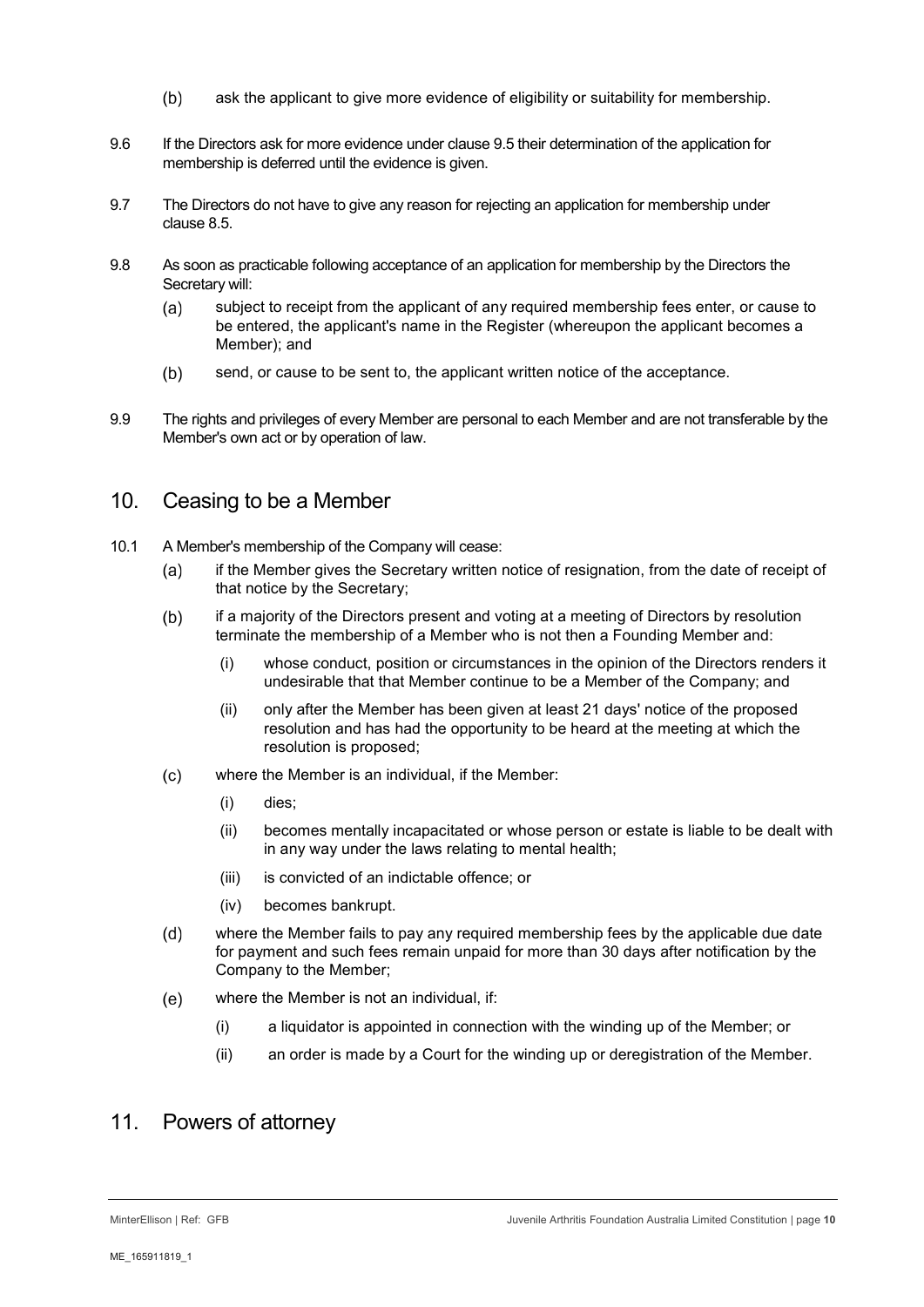- 11.1 If a Member executes or proposes to execute any document or do any act by or through an attorney which affects the Company or the Member's membership in the Company, that Member must deliver the instrument appointing the Attorney to the Company for notation.
- 11.2 If the Company asks the Member to file with it a certified copy of the instrument for the Company to retain, the Member will promptly comply with that request.
- 11.3 The Company may ask for whatever evidence it thinks appropriate that the power of attorney is effective and continues to be in force.

#### General meetings

#### 12. Calling general meeting

- 12.1 Any Director may, at any time, call a general meeting.
- <span id="page-10-0"></span>12.2 A Member may:
	- only request the Directors to call a general meeting in accordance with section 249D of  $(a)$ the Corporations Act; and
	- $(b)$ not request or call and arrange to hold a general meeting except under section 249E or 249F of the Corporations Act.
- 12.3 The Directors must call an annual general meeting to be held each calendar year to the extent required by, and in accordance with, the Corporations Act.

#### 13. Notice of general meeting

- <span id="page-10-1"></span>13.1 Subject to the provisions of the Corporations Act allowing general meetings to be held with shorter notice, at least 21 days written notice (exclusive of the day on which the notice is served or deemed to be served and of the day for which notice is given) must be given to Members of any general meeting.
- 13.2 A notice calling a general meeting:
	- must specify the place, date and time of the meeting and if the meeting is to be held in two  $(a)$ or more places, the technology that will be used to facilitate this;
	- must state the general nature of the business to be transacted at the meeting;  $(b)$
	- $(c)$ must specify a place and facsimile number and may specify an electronic address or other electronic means for the purposes of proxy appointment or proxy appointment authorities;
	- $(d)$ if a special resolution is to be proposed at the meeting, must specify an intention to propose the special resolution and state the resolution; and
	- $(e)$ must comply with the Corporations Act.
- 13.3 A notice of an annual general meeting need not state that the business to be transacted at the meeting includes:
	- the consideration of the annual financial report, Directors' report and the Auditor's report;  $(a)$
	- $(b)$ the election of directors; or
	- the appointment and fixing of the remuneration of the Auditor. $(c)$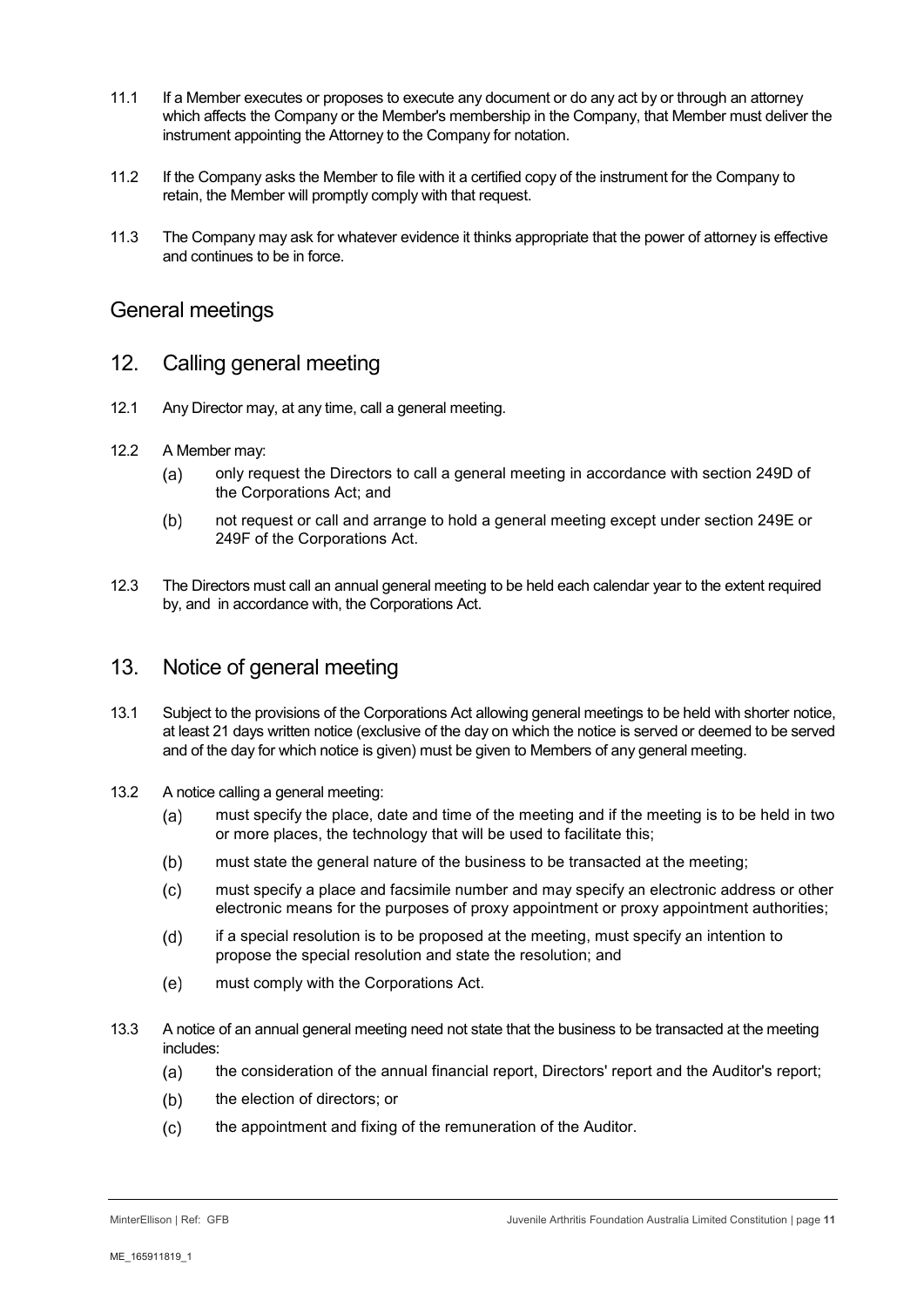- 13.4 The Directors may postpone or cancel any general meeting whenever they think fit (other than a meeting called as the result of a request under clause [12.2\)](#page-10-0).
- 13.5 The Directors must give notice of the postponement or cancellation of a general meeting to all persons referred to in clause [58.1](#page-25-0) entitled to receive notices from the Company.
- 13.6 The failure or accidental omission to send a notice of a general meeting (including a proxy appointment form) to any Member or the non-receipt of a notice (or form) by any Member does not invalidate the proceedings at or any resolution passed at the general meeting.

### Proceedings at general meetings

#### 14. Member

In clauses [15,](#page-11-0) [16,](#page-11-1) [18](#page-12-0) and [21,](#page-13-0) Member includes a Member present in person or by proxy, attorney or Representative.

#### <span id="page-11-0"></span>15. Quorum

- 15.1 No business may be transacted at a general meeting unless a quorum of Members is present when the meeting proceeds to business.
- 15.2 A quorum of Members is the greater of three members and a majority of Members and must include each then Founding Member;
- 15.3 If a quorum is not present within 30 minutes after the time appointed for a general meeting:
	- if the general meeting was called on the requisition of Members, it is automatically  $(a)$ dissolved; or
	- $(b)$ in any other case:
		- (i) it will stand adjourned to the same time and place seven days after the meeting, or to another day, time and place determined by the Directors; and
		- (ii) if at the adjourned general meeting a quorum is not present within 30 minutes after the time appointed for the general meeting, the general meeting is automatically dissolved.

#### <span id="page-11-1"></span>16. Chairperson

- 16.1 The chairperson, or in the chairperson's absence the deputy chairperson, of Directors' meetings will be the chairperson at every general meeting.
- <span id="page-11-2"></span>16.2 The Directors present may elect a chairperson of a general meeting if:
	- $(a)$ there is no chairperson or deputy chairperson; or
	- $(b)$ neither the chairperson nor deputy chairperson is present within 15 minutes after the time appointed for holding the general meeting; or
	- $(c)$ the chairperson and deputy chairperson are unwilling to act as chairperson of the general meeting.
- 16.3 If no election is made under clause [16.2,](#page-11-2) then:
	- the Members may elect one of the Directors present as chairperson; or $(a)$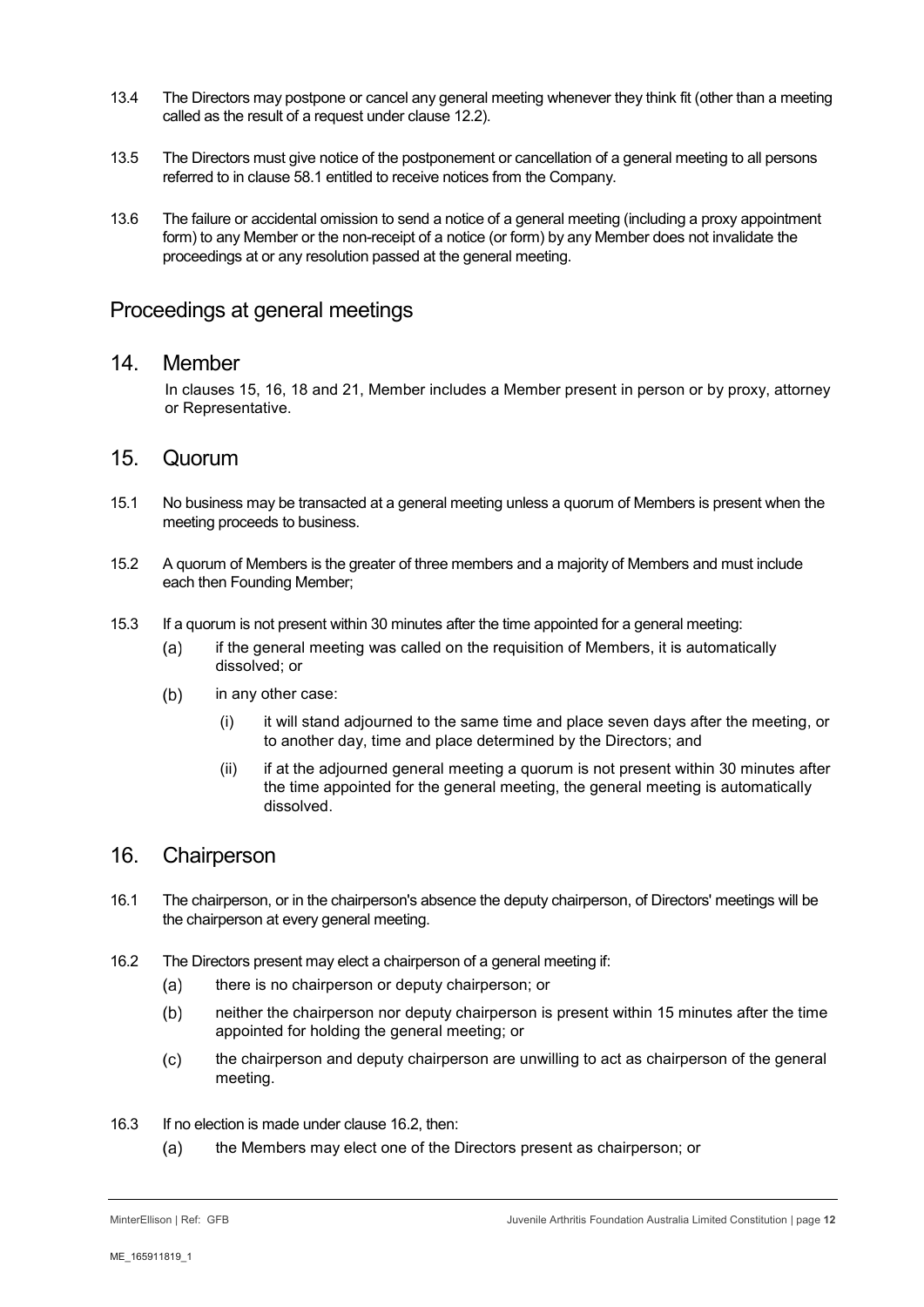- $(b)$ if no Director is present or is willing to take the chair, the Members may elect one of the Members present as chairperson.
- 16.4 If there is a dispute at a general meeting about a question of procedure, the chairperson may determine the question.
- 16.5 The chairperson of an annual general meeting must allow a reasonable opportunity for the Members as a whole at the meeting to ask questions about or make comments on the management of the Company.

#### 17. Adjournment

- 17.1 The chairperson of a general meeting at which a quorum is present:
	- in his or her discretion may adjourn the general meeting with the meeting's consent; and  $(a)$
	- $(b)$ must adjourn the general meeting if the meeting directs him or her to do so.
- 17.2 An adjourned general meeting may take place at a different venue to the initial general meeting.
- 17.3 The only business that can be transacted at an adjourned general meeting is the unfinished business of the initial general meeting.
- 17.4 Notice of an adjourned general meeting must only be given in accordance with clause [13.1](#page-10-1) if a general meeting has been adjourned for more than 21 days.

#### <span id="page-12-0"></span>18. Decision on questions

- 18.1 Subject to the Corporations Act and this Constitution (including clause [67\)](#page-29-0) in relation to special resolutions, a resolution is carried if a majority of the votes cast on the resolution are in favour of the resolution and each then Founding Member's vote is in favour of that resolution.
- 18.2 A resolution put to the vote of a meeting is decided on a show of hands unless a poll is demanded in accordance with the Corporations Act.
- 18.3 Unless a poll is demanded:
	- $(a)$ a declaration by the chairperson that a resolution has been carried, carried by a specified majority, or lost; and
	- $(b)$ an entry to that effect in the minutes of the meeting,

are conclusive evidence of the fact without proof of the number or proportion of the votes in favour of or against the resolution.

- 18.4 The demand for a poll may be withdrawn.
- 18.5 A decision of a general meeting may not be impeached or invalidated on the ground that a person voting at the general meeting was not entitled to do so.

#### 19. Taking a poll

- 19.1 A poll will be taken when and in the manner that the chairperson directs.
- 19.2 The result of the poll will be the resolution of the meeting at which the poll was demanded.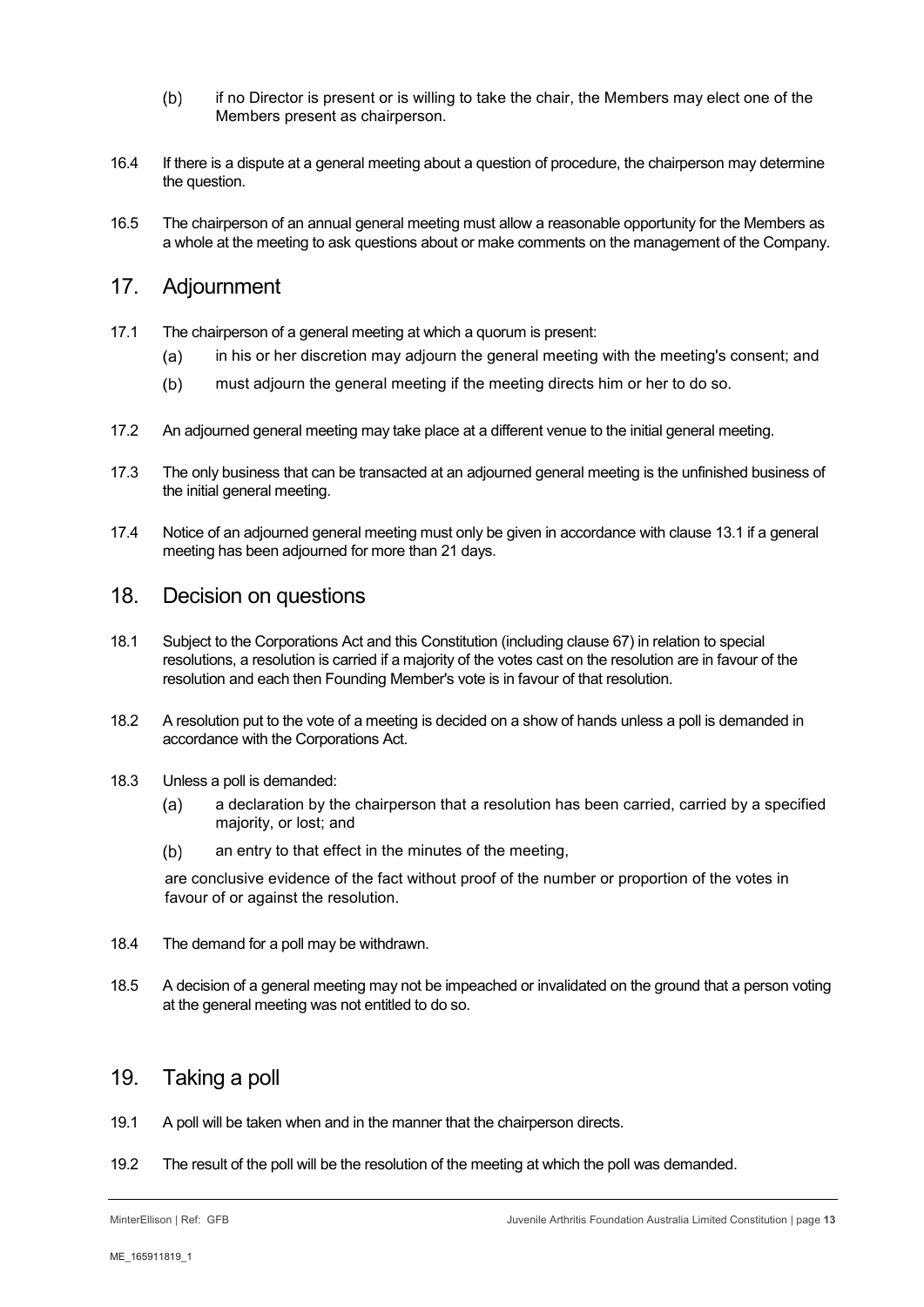- 19.3 The chairperson may determine any dispute about the admission or rejection of a vote.
- 19.4 The chairperson's determination, if made in good faith, will be final and conclusive.
- 19.5 A poll demanded on the election of the chairperson or the adjournment of a general meeting must be taken immediately.
- 19.6 After a poll has been demanded at a general meeting, the general meeting may continue for the transaction of business other than the question on which the poll was demanded.

#### 20. Casting vote of chairperson

The chairperson has a casting vote in addition to the chairperson's votes as a Member, proxy, attorney or Representative.

#### Votes of Members

- <span id="page-13-0"></span>21. Entitlement to vote
- 21.1 A Member entitled to vote has one vote (on a poll or show of hands).
- 22. Objections
- 22.1 An objection to the qualification of a voter may only be raised at the general meeting or adjourned general meeting at which the voter tendered its vote.
- 22.2 An objection must be referred to the chairperson of the general meeting, whose decision made in good faith is final.
- 22.3 A vote which the chairperson does not disallow because of an objection is valid for all purposes.
- 23. Votes by proxy
- 23.1 If a Member appoints a proxy, proxies or an attorney, the proxy, proxies or attorney may, subject to the Corporations Act, vote on a show of hands.
- 23.2 A proxy need not be a Member.
- 23.3 A proxy may demand or join in demanding a poll.
- 23.4 A proxy or attorney may vote on a poll.
- 23.5 A proxy may vote or abstain as he or she chooses except where the appointment of the proxy directs the way the proxy is to vote on a particular resolution. If an appointment directs the way the proxy is to vote on a particular resolution:
	- the proxy need not vote on a show of hands, but if the proxy does so, the proxy must vote  $(a)$ that way;
	- $(b)$ if the proxy has two or more appointments that specify different ways to vote on the resolution - the proxy must not vote on a show of hands;
	- if the proxy is the chair the proxy must vote on a poll, and must vote that way; and $(c)$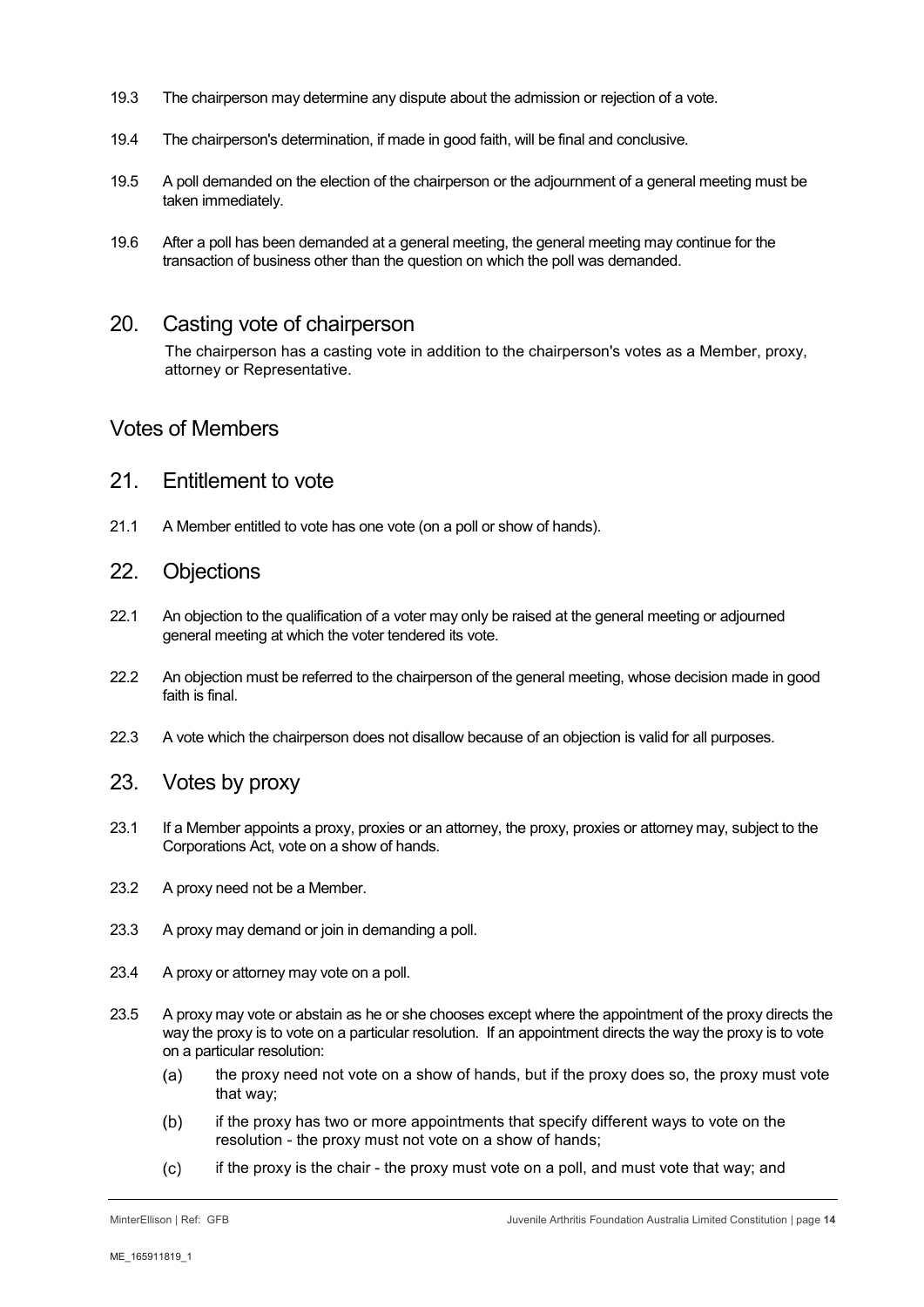$(d)$ if the proxy is not the chair - the proxy need not vote on a poll, but if the proxy does so, the proxy must vote that way.

## 24. Document appointing proxy

- 24.1 An appointment of a proxy is valid if it is signed, or authenticated in accordance with the Corporations Act, by the Member making the appointment and contains the information required by subsection 250A(1) of the Corporations Act. The Directors may determine that an appointment of a proxy is valid even if it only contains some of the information required by section 250A(1) of the Corporations Act.
- 24.2 The Company may send a proxy appointment form to Members in a form which has been approved by the Directors.
- 24.3 A proxy's appointment is valid at an adjourned general meeting.
- 24.4 A proxy or attorney may be appointed for all general meetings or for any number of general meetings or for a particular purpose.
- 24.5 Unless otherwise provided for in the proxy's appointment or in any instrument appointing an attorney, the appointment of the proxy or the attorney will be taken to confer authority:
	- $(a)$ to vote on:
		- (i) any amendment moved to the proposed resolutions and on any motion that the proposed resolutions not be put or any similar motion; and
		- (ii) any procedural motion, including any motion to elect the chairperson, to vacate the chair or to adjourn the general meeting,

even though the appointment may specify the way the proxy or attorney is to vote on a particular resolution; and

- $(b)$ to vote on any motion before the general meeting whether or not the motion is referred to in the appointment.
- 24.6 If a proxy appointment is signed or authenticated by the Member but does not name the proxy or proxies in whose favour it is given, the chairperson may either act as proxy or complete the proxy appointment by inserting the name or names of one or more Directors or the Secretary.

## 25. Lodgement of proxy

- 25.1 Subject to clause [25.3,](#page-15-1) the appointment of a proxy or attorney must be received by the Company, at least 48 hours (unless reduced in the notice of meeting to which the appointment relates) before the general meeting (or the resumption of an adjourned general meeting) at which the appointee is to attend and vote.
- 25.2 If the appointment purports to be executed under a power of attorney or other authority, the original document or a certified copy of it must be received by the Company at least 48 hours (unless reduced in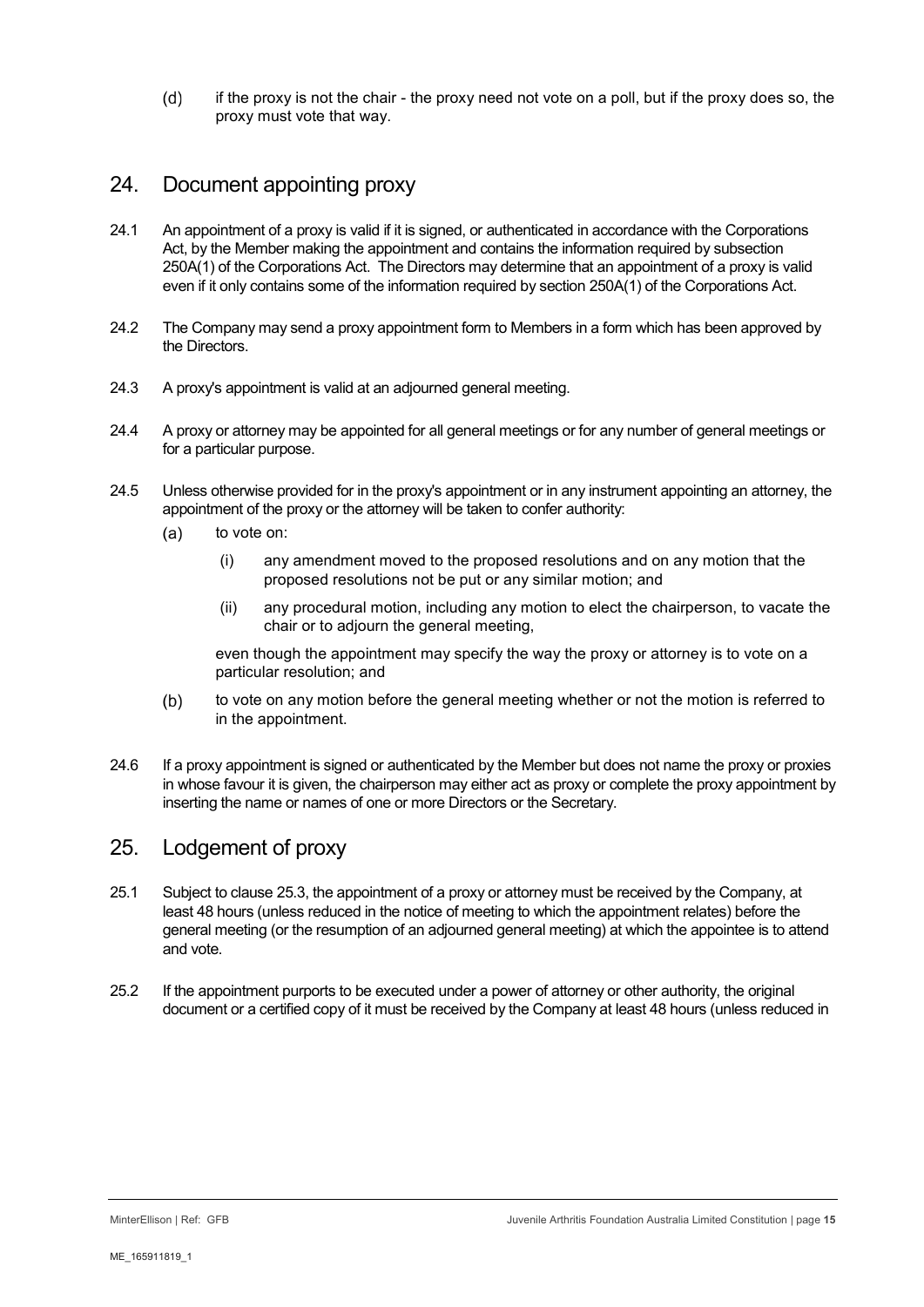the notice of meeting to which the appointment relates) before the general meeting (or the resumption of an adjourned general meeting).

- <span id="page-15-1"></span>25.3 The Company receives an appointment of a proxy or attorney or other authority under which it was signed when they are:
	- $(a)$ received at:
		- (i) the Company's registered office;
		- (ii) a facsimile number at the Company's registered office; or
		- (iii) a place, facsimile number or electronic address specified for that purpose in the notice of general meeting; or
	- $(b)$ if the notice of general meeting specifies other electronic means by which a Member may give an appointment, received by the Company in accordance with the Corporations Act.

#### 26. Validity

A vote cast in accordance with an appointment of proxy or power of attorney is valid even if before the vote was cast the appointor:

- died;  $(a)$
- $(b)$ became mentally incapacitated; or
- $(c)$ revoked the proxy or power,

unless any written notification of the death, unsoundness of mind or revocation was received by the Company before the relevant general meeting or adjourned general meeting.

#### <span id="page-15-0"></span>27. Representatives of bodies corporate

- 27.1 Any Member that is a body corporate may appoint an individual as its representative as provided by the Corporations Act.
- 27.2 The appointment of a Representative may set out restrictions on the Representative's powers.
- 27.3 The original form of appointment of a Representative, a certified copy of the appointment, or a certificate of the body corporate evidencing the appointment of a Representative is prima facie evidence of a Representative having been appointed.
- 27.4 The chairperson of a general meeting may permit a person claiming to be a Representative to exercise the body's powers even if he or she has not produced a certificate or other satisfactory evidence of his or her appointment.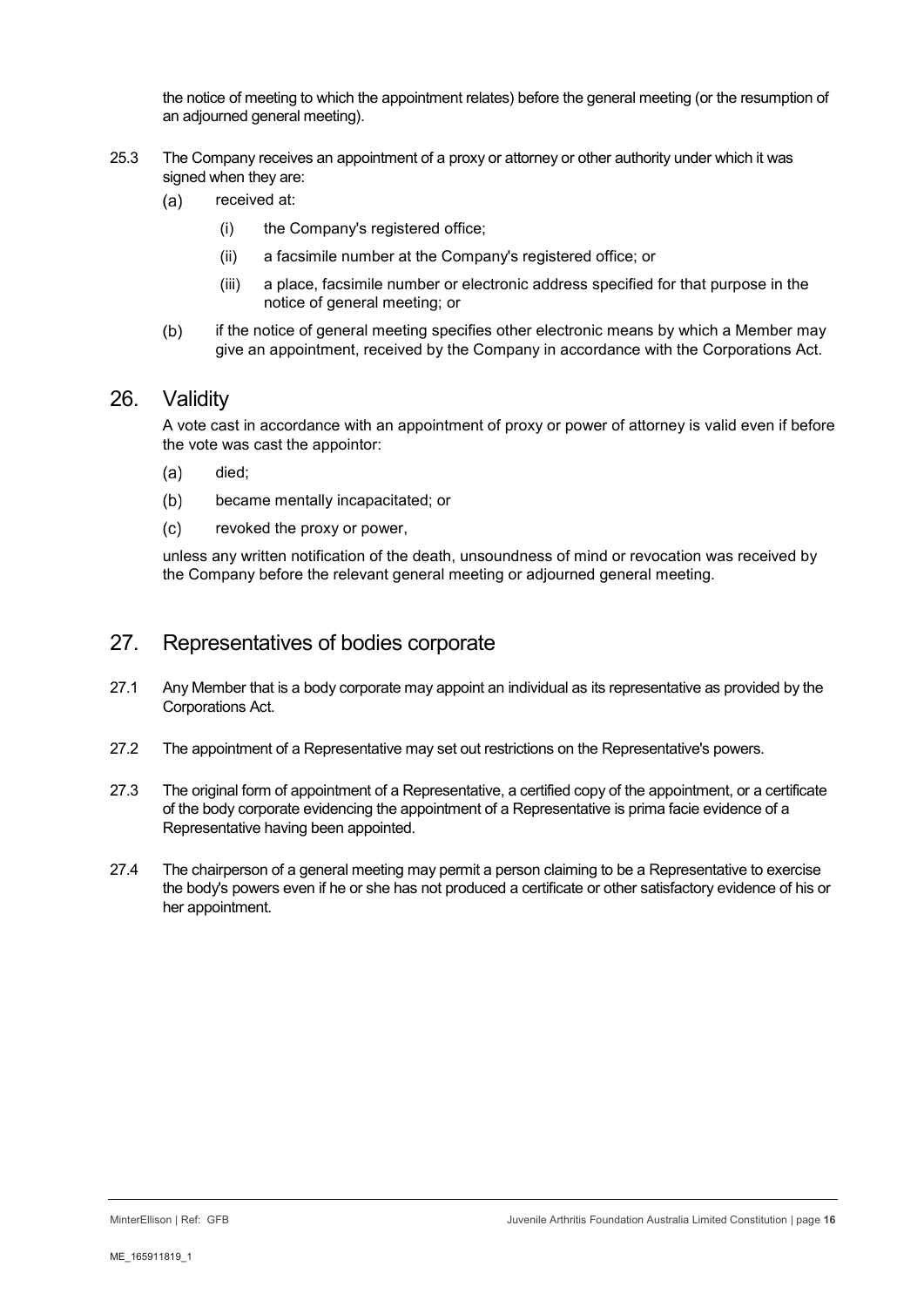## Written resolutions

## <span id="page-16-3"></span>28. Written resolutions

- <span id="page-16-0"></span>28.1 The Company may pass a resolution without a general meeting being held if all the Members entitled to vote on the resolution sign a document containing a statement that they are in favour of the resolution set out in the document. The resolution is passed when the last Member signs.
- 28.2 For the purposes of clause [28.1,](#page-16-0) separate copies of a document may be used for signing by Members if the wording is identical in each copy.
- 28.3 If the Company has one Member, the Company may pass a resolution by the Member recording it and signing the record.
- 28.4 Any document referred to in this clause may be in the form of a facsimile or electronic transmission or notification.
- 28.5 Any written resolution passed in accordance with this clause satisfies any requirement in the Constitution or in the Corporations Act (to the extent permitted by the Corporations Act) that the resolution be passed at a general meeting (or be a special resolution).

#### Appointment and removal of Directors

#### <span id="page-16-1"></span>29. Number of Directors

There will not be less than 3 nor more than 7 Directors unless the Company by resolution passed in general meeting (by Members entitled to vote under clause [21\)](#page-13-0) changes the minimum or maximum number.

#### 30. Initial Directors

The initial Directors of the Company are the persons who have consented to act as directors and are set out in the Company's application for registration as a Company. Those persons hold office subject to this Constitution.

#### 31. Qualification

A Director need not be a Member.

## 32. Appointment and removal of Directors

- <span id="page-16-2"></span>32.1 Subject to clause [29,](#page-16-1) the Company may by resolution passed in general meeting by Members entitled to vote under clause [21:](#page-13-0)
	- $(a)$ appoint new Directors;
	- $(b)$ increase or reduce the number of Directors;
	- $(c)$ remove any Director; and
	- $(d)$ appoint another person in the Director's place.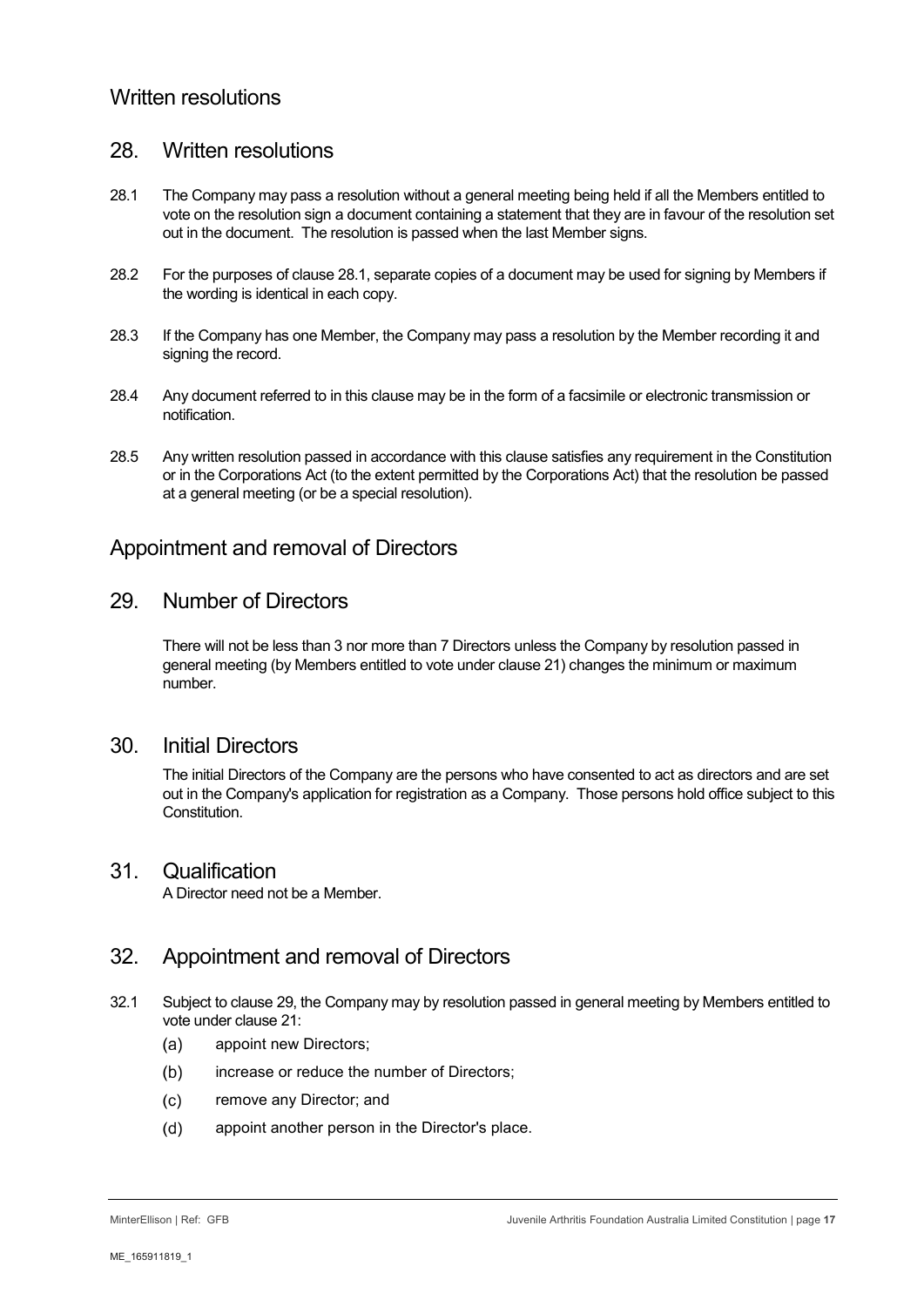## 33. Suspension of Directors

- <span id="page-17-0"></span>33.1 If the conduct, position or circumstances of any Director is such that continuance in office appears to the majority of the Directors to be prejudicial to the interests of the Company, a majority of Directors at a meeting of the Directors specifically called for that purpose may suspend that Director.
- 33.2 Within 14 days of any suspension under clause [33.1,](#page-17-0) the Directors must call a general meeting, at which the Members entitled to vote under clause [21](#page-13-0) may either confirm the suspension and remove the Director from office in accordance with clause [32.1\(c\)](#page-16-2) or annul the suspension and reinstate the Director.

## 34. Additional and casual Directors

34.1 Subject to claus[e 29](#page-16-1) the Directors may by resolution appoint any person as a Director to fill a casual vacancy or as an addition to the existing Directors provided however that such a resolution of the Directors will not be taken to be passed unless each Director who is then a Founding Member votes in favour of that resolution.

## 35. Period of office

A Director will continue to hold office until his or her office is vacated under clause [36.](#page-17-1)

## <span id="page-17-1"></span>36. Vacation of office

The office of a Director immediately becomes vacant if the Director:

- becomes ineligible to be a Director of the Company under the ACNC Act while the  $(a)$ Company is a Registered Entity;
- $(b)$ is prohibited by the Corporations Act from holding office or continuing as a Director;
- in the opinion of the Directors, is incapable of managing their affairs due to mental or  $(c)$ physical incapacity, or becomes, in the opinion of the Directors, incapable of performing his or her duties;
- is committed of an indictable offence;  $(d)$
- $(e)$ resigns by notice in writing to the Company;
- is removed by a resolution of the Company pursuant to clause [32.1\(c\);](#page-16-2)  $(f)$
- is absent from Directors' meetings for six consecutive months without leave of absence  $(g)$ from the Directors;
- $(h)$ is directly or indirectly interested in any contract or proposed contract with the Company and fails to declare the nature of the interest as required by the Corporations Act; or
- $(i)$ dies.

## Powers and duties of Directors

### 37. Powers and duties of Directors

<span id="page-17-2"></span>37.1 The business of the Company is managed by the Directors who may exercise all powers of the Company that this Constitution and the Corporations Act do not require to be exercised by the Company in general meeting.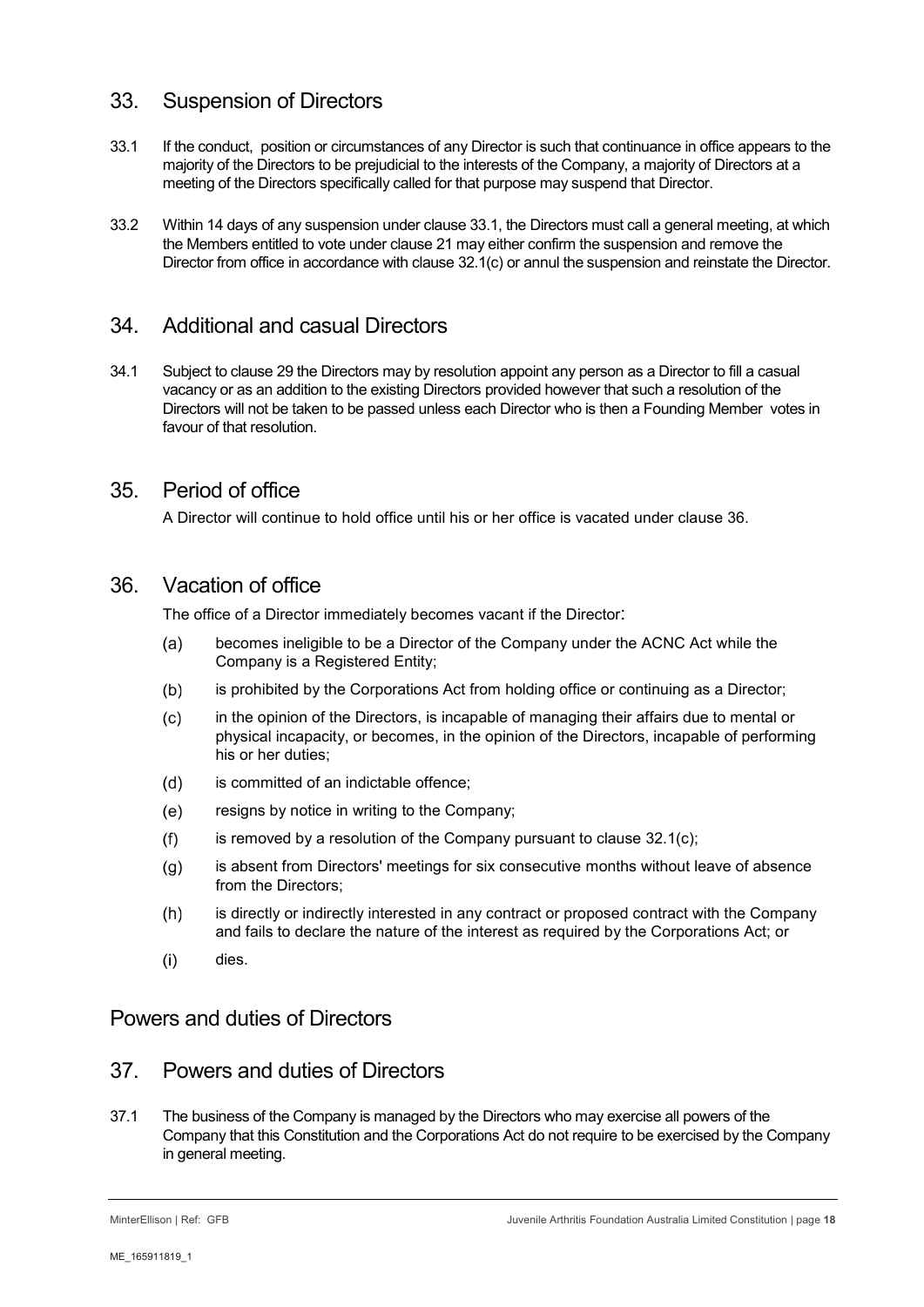- 37.2 Without limiting the generality of clause [37.1,](#page-17-2) the Directors may exercise all the powers of the Company to:
	- $(a)$ borrow money;
	- $(b)$ charge any property or business of the Company;
	- $(c)$ issue debentures or give any other security for a debt, liability or obligation of the Company or of any other person; and
	- $(d)$ guarantee or to become liable for the payment of money or the performance of any obligation by or of any other person.

#### <span id="page-18-1"></span>38. Delegation

- 38.1 The Directors may delegate any of their powers, other than those which by law must be dealt with by the Directors as a board, to:
	- a committee of Directors (which may include persons other than Directors in addition to at  $(a)$ least one Director);
	- a Director;  $(b)$
	- $(c)$ an employee of the Company; or
	- $(d)$ any other person.
- 38.2 A committee or person to which any powers have been delegated must exercise its powers in accordance with any directions of the Directors and a power exercised in that way is taken to have been exercised by the Directors.
- 38.3 A committee or person to which any powers have been delegated may be authorised to sub-delegate all or any of the powers for the time being vested in it.
- 38.4 The Directors may at any time revoke any delegation of power.
- 38.5 Meetings of any committee will be governed by the provisions of this Constitution which deal with Directors' meetings so far as they are applicable and are not inconsistent with any directions of the Directors.

## Proceedings of Directors

#### 39. Directors' meetings

- 39.1 A Director may at any time, and the Secretary must on the request of a Director, call a Directors' meeting.
- 39.2 A Directors' meeting must be called by not less than 48 hours notice of a meeting to each Director, unless the Directors unanimously agree otherwise. The notice may be in writing or given using any technology consented to by all the Directors.
- 39.3 An accidental omission to send a notice of a meeting of Directors to any Director or the non-receipt of such a notice by any Director does not invalidate the proceedings, or any resolution passed, at the meeting.
- <span id="page-18-0"></span>39.4 Subject to the Corporations Act, a Directors' meeting may be held by the Directors communicating with each other by any technological means by which they are able simultaneously to hear each other and to participate in discussion.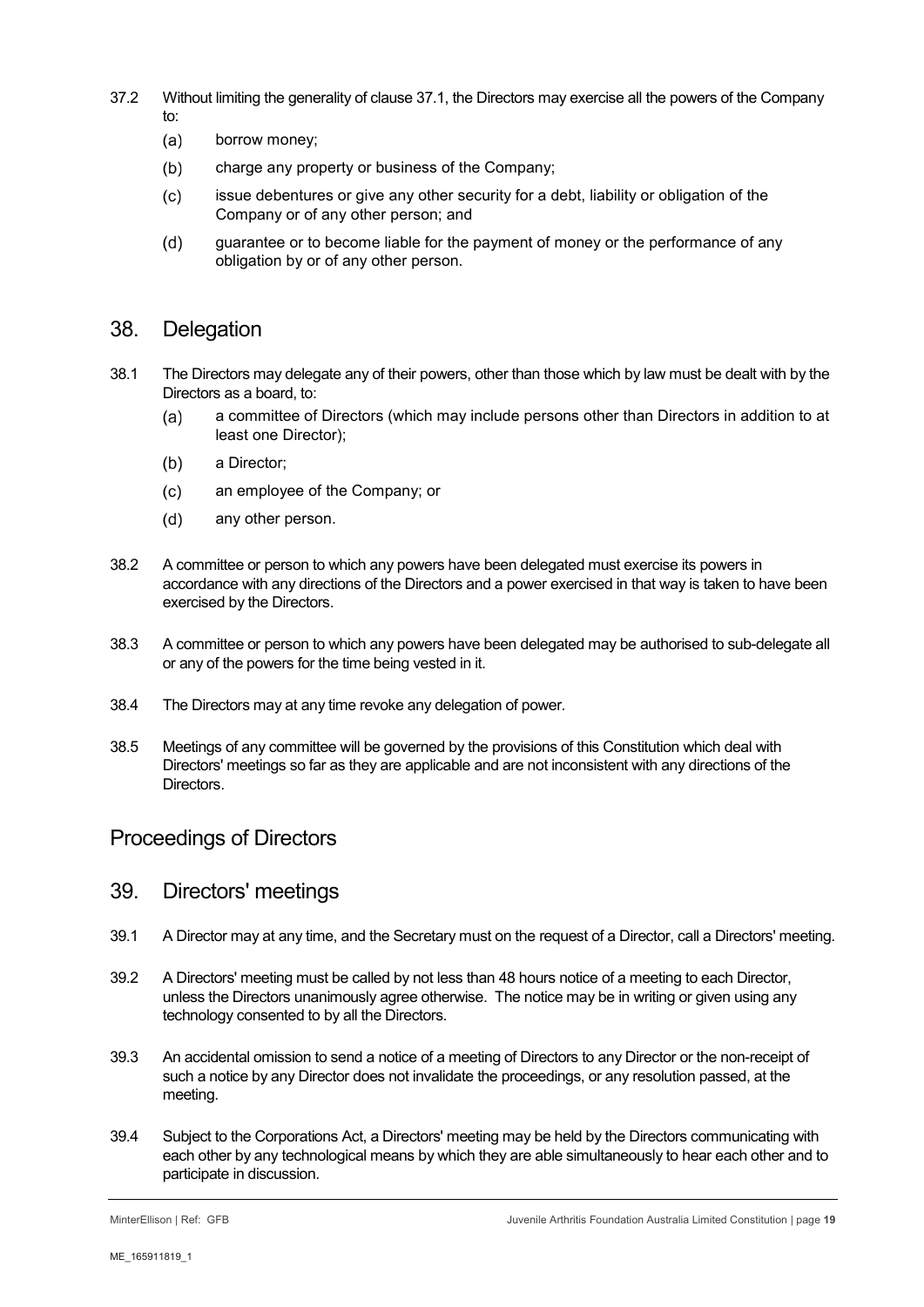- 39.5 The Directors need not all be physically present in the same place for a Directors' meeting to be held.
- <span id="page-19-1"></span>39.6 Subject to clause [48,](#page-21-1) a Director who participates in a meeting held in accordance with this Constitution is taken to be present and entitled to vote at the meeting.
- 39.7 Clauses [39.4](#page-18-0) t[o 39.6](#page-19-1) apply to meetings of Directors' committees as if all committee members were Directors.
- 39.8 The Directors may meet together, adjourn and regulate their meetings as they think fit.
- 39.9 A quorum is the greater of the three Directors and a majority of Directors. The quorum must be present at all times during the meeting.
- 39.10 Where a quorum cannot be established for the consideration of a particular matter at a meeting of Directors, the chairperson may call a general meeting to deal with the matter.

#### 40. Decision on questions

- 40.1 Subject to this Constitution, questions arising at a meeting of Directors are to be decided by a majority of votes of the Directors present and voting, which must include the vote of each Director who is then a Founding Member.
- 40.2 Subject to clause [48](#page-21-1) and the Corporations Act, each Director has one vote.
- 40.3 If there is an equality of votes, the chairperson of a meeting has a casting vote in addition to his or her deliberative vote.
- 40.4 An Alternate Director has one vote for each Director for whom he or she is an alternate.
- <span id="page-19-0"></span>40.5 If the Alternate Director is a Director, he or she also has a vote as a Director.

#### 41. Alternate Directors

- 41.1 A Director may, with the approval of a majority of the other Directors, appoint any person as his or her alternate for a period determined by that Director.
- 41.2 An Alternate Director is entitled to notice of Directors' meetings and, if the appointor is not present at a meeting, is entitled to attend, be counted in a quorum and vote as a Director.
- 41.3 An Alternate Director is an officer of the Company and is not an agent of the appointor.
- 41.4 The provisions of this Constitution which apply to Directors also apply to Alternate Directors.
- 41.5 The appointment of an Alternate Director:
	- may be revoked at any time by the appointor or the other Directors; and  $(a)$
	- $(b)$ end automatically when the appointor ceases to be a Director.
- 41.6 Any appointment or revocation under this clause must be effected by written notice delivered to the Secretary.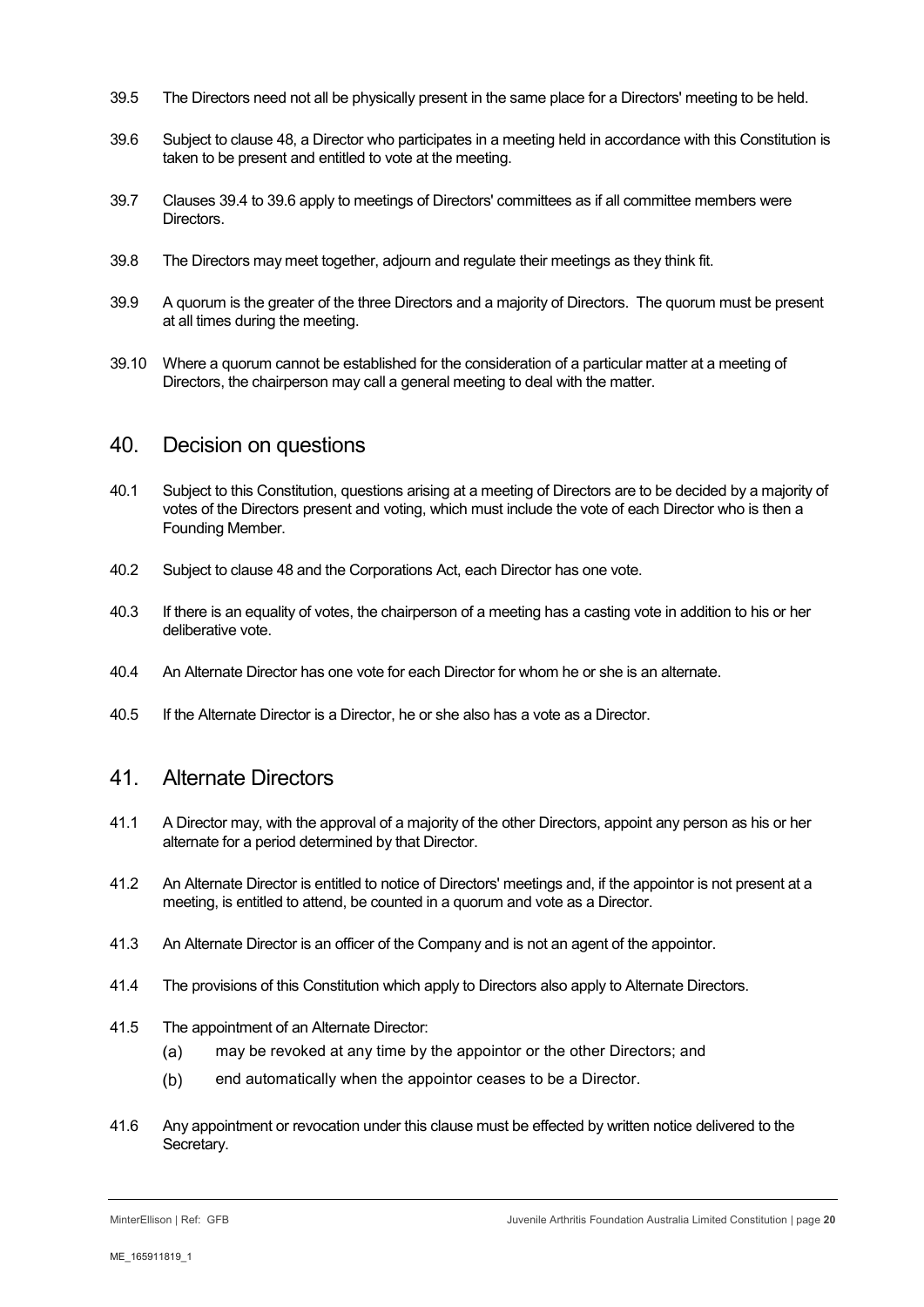## 42. Remaining Directors

- 42.1 The Directors may act even if there are vacancies on the board.
- 42.2 If the number of Directors is not sufficient to constitute a quorum at a Directors' meeting, the Directors may act only to:
	- appoint a Director; or  $(a)$
	- $(b)$ call a general meeting.

#### 43. Chairperson

- 43.1 The Directors may elect a Director as chairperson of Directors' meetings and may determine the period for which the chairperson will hold office provided however that each Director who is then a Founding Member must approve such election.
- 43.2 If no chairperson is elected or if the chairperson is not present at any Directors' meeting within ten minutes after the time appointed for the meeting to begin, the Directors present must elect a Director to be chairperson of the meeting.
- 43.3 The Directors may elect a Director as deputy chairperson to act as chairperson in the chairperson's absence.

#### <span id="page-20-1"></span>44. Written resolutions

- <span id="page-20-0"></span>44.1 The Directors may pass a resolution without a Directors' meeting being held if all the Directors entitled to vote on the resolution sign a document containing a statement that they are in favour of the resolution set out in the document. The resolution is passed when the last Director entitled to vote signs.
- 44.2 For the purposes of clause [44.1,](#page-20-0) separate copies of a document may be used for signing by Directors if the wording of the resolution and statement is identical in each copy.
- 44.3 Any document referred to in this clause may be in the form of a facsimile or electronic transmission or notification.
- 44.4 The minutes of Directors' meetings must record that a resolution was passed in accordance with this clause.
- 44.5 This clause applies to meetings and resolutions of Directors' committees as if all members of the committee were Directors.

## 45. Validity of acts of Directors

If it is discovered that:

- $(a)$ there was a defect in the appointment of a person as a Director, Alternate Director or member of a Directors' committee; or
- $(b)$ a person appointed to one of those positions was disqualified,

all acts of the Directors or the Directors' committee before the discovery was made are as valid as if the person had been duly appointed and was not disqualified.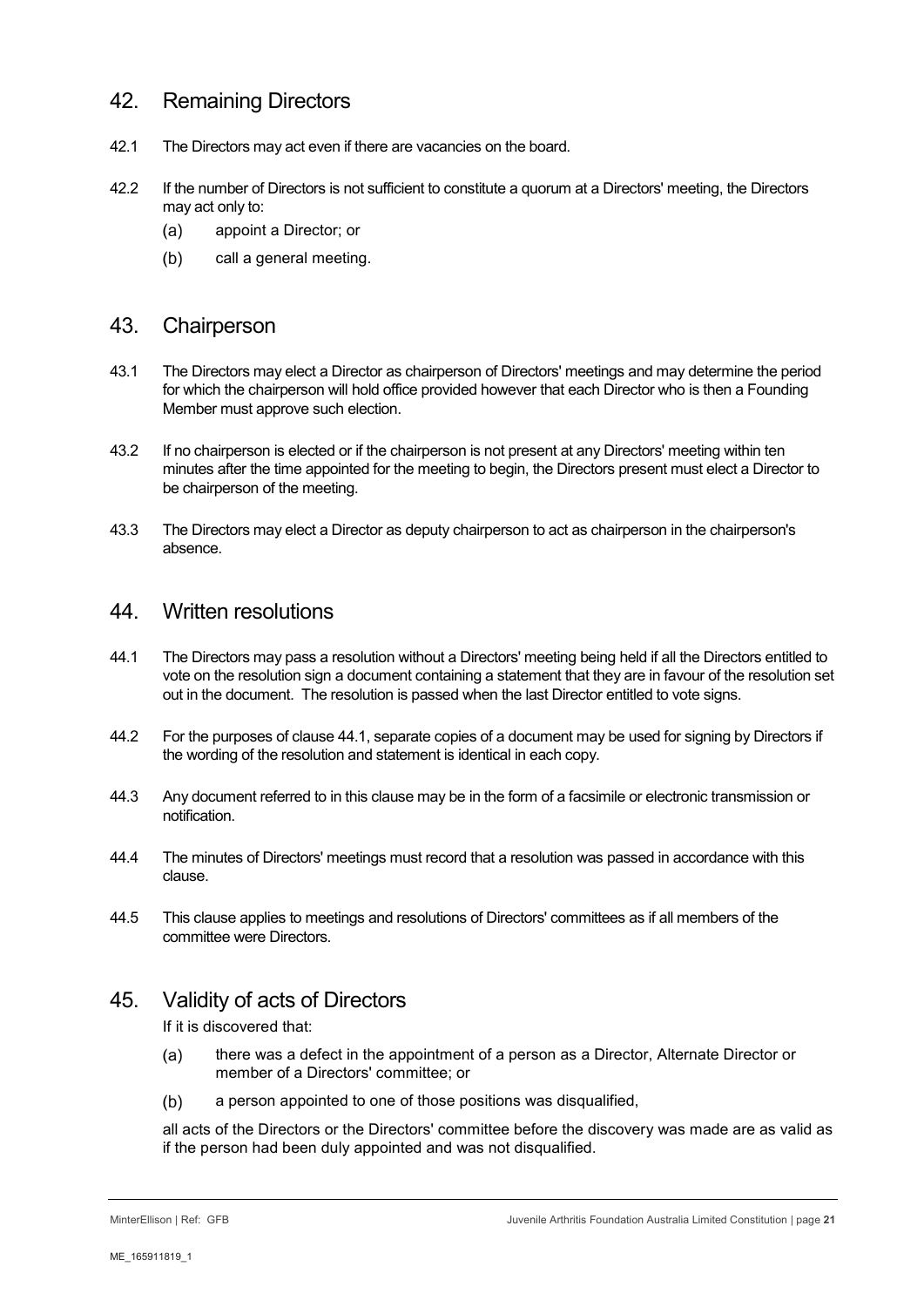## 46. Minutes and Registers

- 46.1 The Directors must cause minutes to be made of:
	- the names of the Directors present at all general meetings, Directors' meetings and  $(a)$ meetings of Directors' committees;
	- all proceedings and resolutions of general meetings, Directors' meetings and meetings of  $(b)$ Directors' committees;
	- all resolutions passed by Members in accordance with clause [28](#page-16-3) or the Corporations Act;  $(c)$
	- $(d)$ all resolutions passed by Directors in accordance with clause [44;](#page-20-1)
	- $(e)$ all appointments of officers;
	- $(f)$ all orders made by the Directors and Directors' committees; and
	- all disclosures of interests made under clause [48.](#page-21-1)  $(q)$
- 46.2 Minutes must be signed by the chairperson of the meeting or by the chairperson of the next meeting of the relevant body, and if so signed will as between the Directors be conclusive evidence of the matters stated in such minutes.
- 46.3 The Company must keep all registers required by this Constitution and the Corporations Act.

## Payments to Directors and Directors interests

## <span id="page-21-0"></span>47. Payments to Directors

No payment will be made to any Director of the Company other than payment:

- of out of pocket expenses reasonably and properly incurred by the Director in the  $(a)$ performance of any duty as Director of the Company where the amount payable does not exceed an amount previously approved by the Directors;
- $(b)$ for any service rendered to the Company by the Director in a professional or technical capacity, except in the capacity as Director, where the provision of the service, and the amount payable, has the prior approval of the Directors and is not more than an amount which commercially would be reasonable payment for the service;
- $(c)$ of any reasonable and proper salary or wage due to the Director as an employee of the Company where the terms of employment have been approved by the Directors; and
- $(d)$ relating to an indemnity in favour of the Director and permitted by section 199A of the Corporations Act or a contract of insurance permitted by section 199B of the Corporations Act.

## <span id="page-21-1"></span>48. Directors' interests

- 48.1 As required by the Corporations Act, a Director must give the Directors notice of any material personal interest in a matter that relates to the affairs of the Company.
- 48.2 Subject to the provisions of this clause [48,](#page-21-1) a Director or a body or entity in which a Director has a direct or indirect interest may:
	- $(a)$ enter into any agreement or arrangement with the Company;
	- $(b)$ hold any office or place of profit other than as auditor in the Company; and
	- $(c)$ act in a professional capacity other than as auditor for the Company,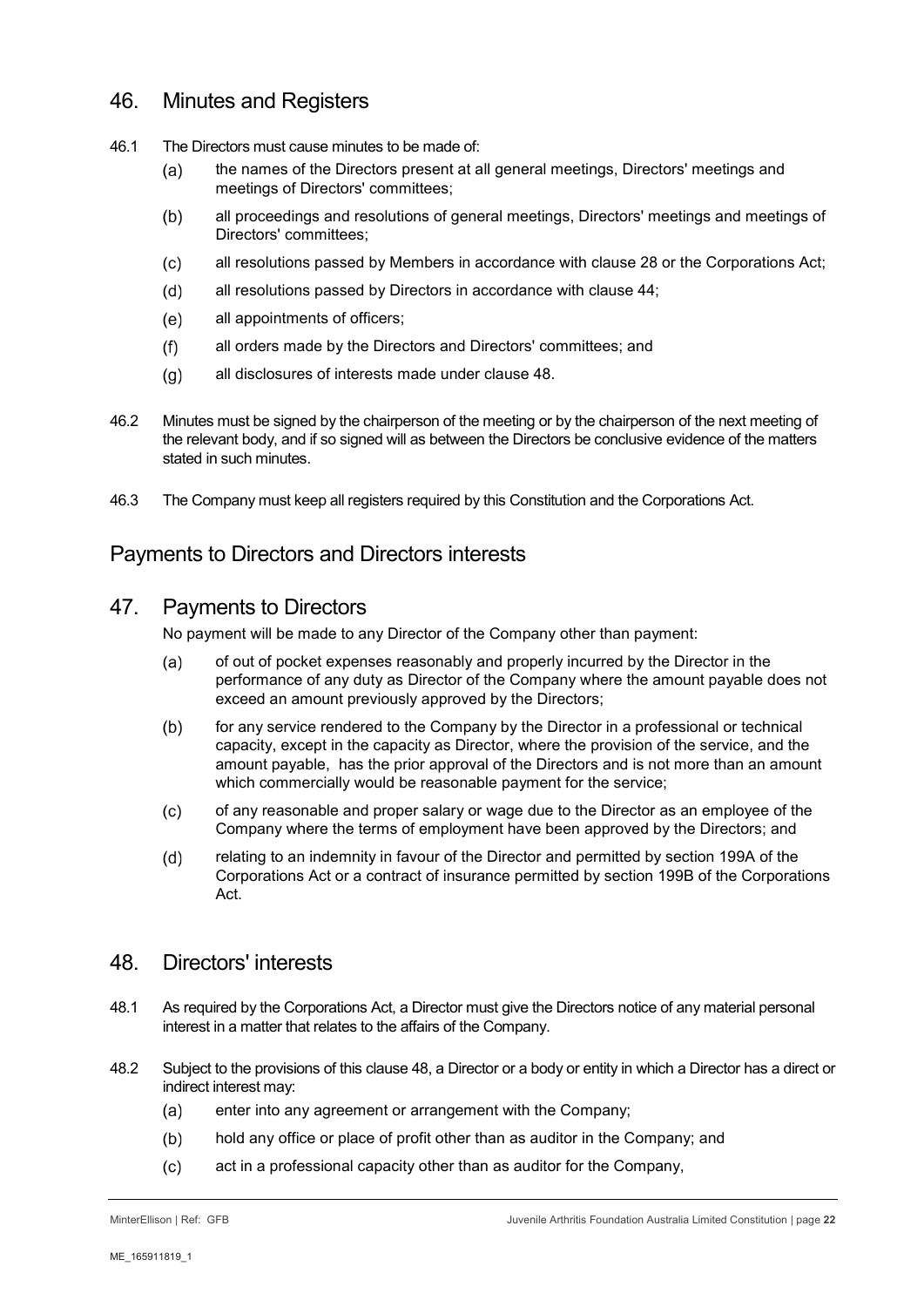and the Director or the body or entity can receive and keep beneficially any remuneration, profits or benefits under any agreement or arrangement with the Company or from holding an office or place of profit in or acting in a professional capacity with the Company.

- 48.3 The fact that a Director holds office as a director, and has fiduciary obligations arising out of that office:
	- will not void or render voidable a contract made by a Director with the Company;  $(a)$
	- $(b)$ will not void or render voidable a contract or arrangement entered into by or on behalf of the Company and in which the Director may have any interest; and
	- will not require the Director to account to the Company for any profit realised by or under  $(c)$ any contract or arrangement entered into by or on behalf of the Company and in which the Director may have any interest.
- 48.4 A Director may be or become a director or other officer of, or otherwise be interested in:
	- any related body corporate of the Company; or  $(a)$
	- $(b)$ any other body corporate promoted by the Company or in which the Company may be interested as a vendor, shareholder or otherwise,

and is not accountable to the Company for any remuneration or other benefits received by the Director as a director or officer of, or from having an interest in, that body corporate.

- <span id="page-22-1"></span>48.5 A Director who has a material personal interest in a matter that is being considered at a Directors' meeting must not:
	- be present while the matter is being considered at the meeting; or  $(a)$
	- $(b)$ vote on the matter,

unless permitted to do so by the Corporations Act, in which case the Director may:

- $(c)$ be counted in determining whether or not a quorum is present at any meeting of Directors considering that contract or arrangement or a proposed contract or arrangement;
- $(d)$ sign or countersign any document relating to that contract or arrangement or a proposed contract or arrangement; and
- $(e)$ vote in respect of, or in respect of any matter arising out of, the contract or arrangement or proposed contract or arrangement.

#### 49. Conflicts of interest

In addition to clause [48.5,](#page-22-1) the Directors shall, to the extent required by any applicable law, establish a mechanism for dealing with any conflicts of interest that may occur involving a Director, officer or employee of the Company.

#### Management Directors

#### 50. Appointment to management positions

- <span id="page-22-2"></span>50.1 The Directors may appoint a Director to any management position or other office in the Company (other than the position of auditor) on such terms as they think fit.
- <span id="page-22-0"></span>50.2 A Director appointed under claus[e 50.1](#page-22-2) is referred to in this Constitution as a Management Director.
- 50.3 The Directors may, subject to the terms of any employment contract with the Management Director, suspend, remove or dismiss him or her from that office and appoint another Director in that place.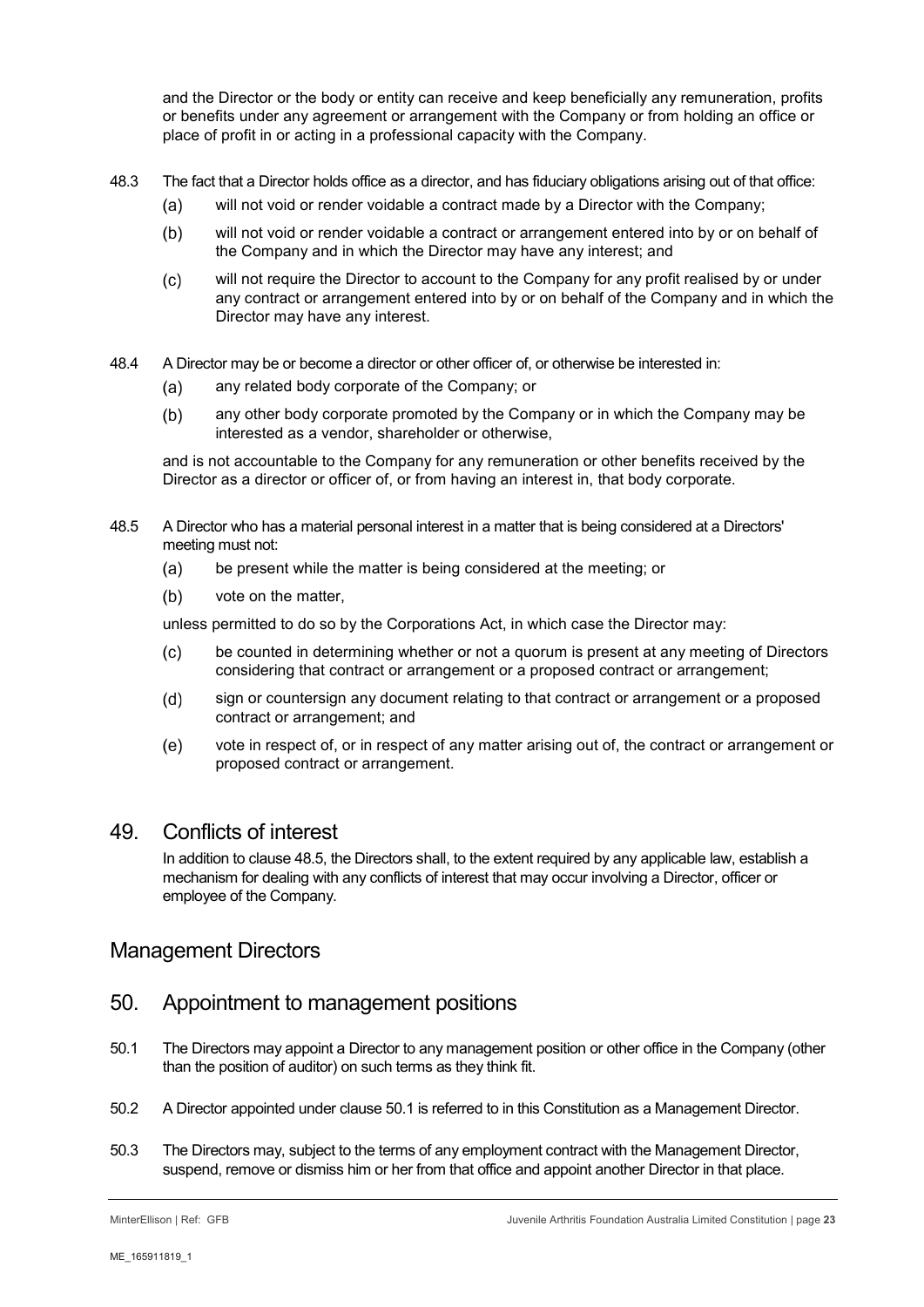- 50.4 If a Management Director ceases to be a Director, his or her appointment as a Management Director terminates automatically.
- 50.5 A Management Director is subject to the same provisions as to retirement, resignation and removal as the other Directors.

## 51. Powers of Management Directors

- 51.1 The Directors may:
	- $(a)$ confer on a Management Director any powers exercisable by the Directors, subject to any terms and restrictions determined by the Directors; and
	- authorise a Management Director to sub-delegate all or any of the powers vested in him or  $(b)$ her.
- 51.2 Any power conferred under this clause may be concurrent with but not to the exclusion of the Directors' powers.
- 51.3 The Directors may at any time withdraw or vary any of the powers conferred on a Management Director.

#### Local management

#### 52. Local management

- <span id="page-23-0"></span>52.1 The Directors may provide for the management and transaction of the affairs of the Company in any places and in such manner as they think fit.
- <span id="page-23-2"></span><span id="page-23-1"></span>52.2 Without limiting clause [52.1](#page-23-0) the Directors may:
	- establish local boards or agencies for managing any of the affairs of the Company in a  $(a)$ specified place and appoint any persons to be members of those local boards or agencies; and
	- delegate to any person appointed under clause [52.2](#page-23-1)[\(a\)](#page-23-2) any of the powers, authorities and  $(b)$ discretions which may be exercised by the Directors under this Constitution,
	- on any terms and subject to any conditions determined by the Directors.
- 52.3 The Directors may at any time revoke or vary any delegation under this clause.

## 53. Appointment of attorneys and agents

- 53.1 The Directors may from time to time by resolution or power of attorney executed in accordance with section 127 of the Corporations Act appoint any person to be the attorney or agent of the Company:
	- $(a)$ for the purposes;
	- $(b)$ with the powers, authorities and discretions (not exceeding those exercisable by the Directors under this Constitution);
	- $(c)$ for the period; and
	- $(d)$ subject to the conditions,

determined by the Directors.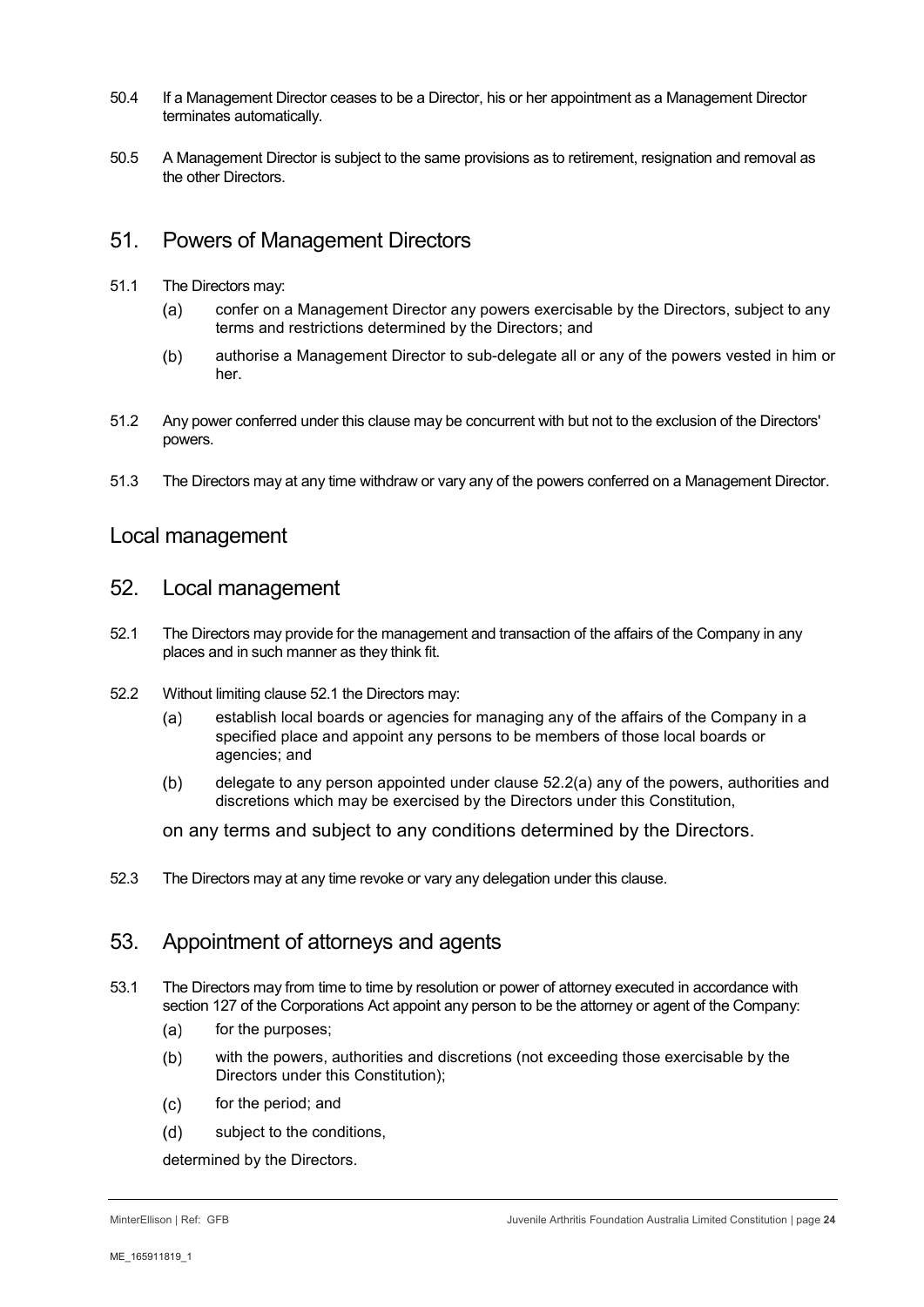- 53.2 An appointment by the Directors of an attorney or agent of the Company may be made in favour of:
	- any member of any local board established under this Constitution;  $(a)$
	- any company;  $(b)$
	- $(c)$ the members, directors, nominees or managers of any company or firm; or
	- $(d)$ any fluctuating body of persons whether nominated directly or indirectly by the Directors.
- 53.3 A power of attorney may contain such provisions for the protection and convenience of persons dealing with an attorney as the Directors think fit.
- 53.4 The Directors may appoint attorneys or agents by electronic, facsimile or telegraphic transmission to act for and on behalf of the Company.
- 53.5 An attorney or agent appointed under this clause may be authorised by the Directors to sub-delegate all or any of the powers authorities and discretions for the time being vested in it.

## **Secretary**

#### 54. Secretary

- 54.1 Unless not required by the Corporations Act, there must be at least one secretary of the Company who ordinarily resides in Australia appointed by the Directors on conditions determined by them.
- 54.2 The Secretary is entitled to attend and be heard on any matter at all Directors' and general meetings.
- 54.3 The Directors may, subject to the terms of the Secretary's employment contract (if any), suspend, remove or dismiss the Secretary.

## Other appointments

#### 55. Other appointments

55.1 The Directors will be entitled to appoint persons, on such terms and conditions and with such powers as the Directors may from time to time determine, to the position of Patron, Ambassador, a Member of any Technical or other committee of the Company, or otherwise.

#### Inspection of records

- 56. Inspection of records
- 56.1 Except as otherwise required by the Corporations Act, the Directors may determine whether and to what extent, and at what times and places and under what conditions, the financial records and other documents of the Company or any of them will be open for inspection by Members other than Directors.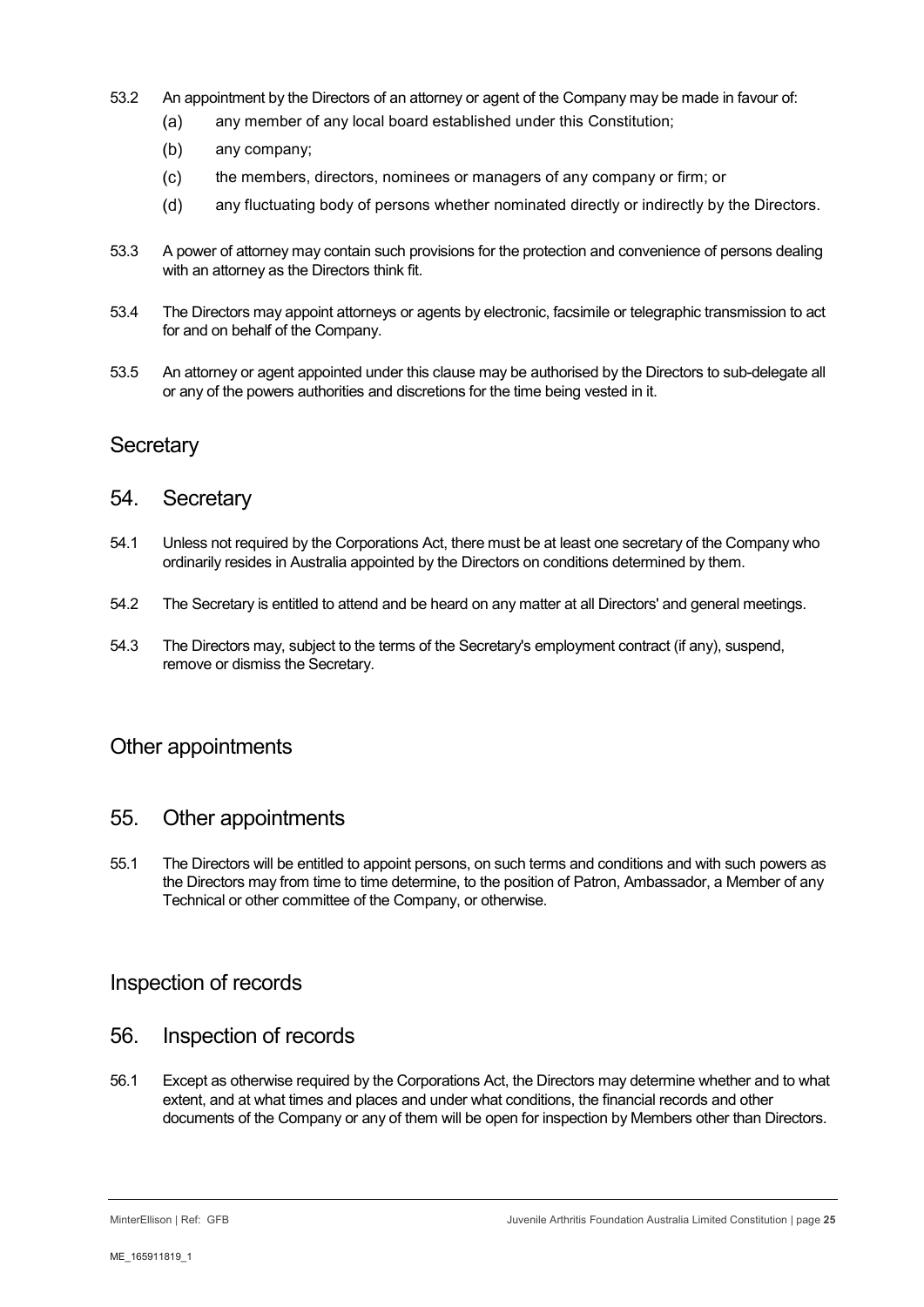56.2 Except as otherwise required by the Corporations Act, a Member other than a Director does not have the right to inspect any financial records or other documents of the Company unless the Member is authorised to do so by a court order or a resolution of the Directors.

#### **Notices**

#### <span id="page-25-1"></span>57. Service of notices

- 57.1 Notice may be given by the Company to any person who is entitled to notice under this Constitution:
	- by serving it on the person; or  $(a)$
	- $(b)$ by sending it by post, facsimile transmission or electronic notification (or email) to the person at the person's address shown in the Register or the address supplied by the person to the Company for sending notices to the person; or
	- $(c)$ if it is a notice of meeting, by giving it in accordance with section 249J(3) of the Corporations Act.
- 57.2 A notice sent by post is taken to be served:
	- $(a)$ by properly addressing, prepaying and posting a letter containing the notice; and
	- $(b)$ on the day after the day on which it was posted.
- 57.3 Subject to the Corporations Act, a notice sent by facsimile transmission or electronic notification is taken to be served:
	- $(a)$ by properly addressing the facsimile transmission or electronic notification and transmitting it; and
	- $(b)$ on the day after its despatch.
- 57.4 If a Member does not have an address recorded in the Register a notice will be taken to be served on that Member 24 hours after it was posted:
	- $(a)$ on a notice board at the Company's registered office; or
	- $(b)$ on the Company's website.
- 57.5 A Member whose address recorded in the Register is not in Australia may specify in writing an address in Australia to be taken to be the Member's for the purposes of clause [57.](#page-25-1)
- 57.6 A certificate in writing signed by a Director, Secretary or other officer of the Company that a document or its envelope or wrapper was addressed and stamped and was posted is conclusive evidence of posting.
- 57.7 Subject to the Corporations Act the signature to a written notice given by the Company may be written or printed.
- 57.8 All notices sent by post outside Australia must be sent by prepaid airmail post.

#### 58. Persons entitled to notice

- <span id="page-25-0"></span>58.1 Notice of every general meeting must be given to:
	- $(a)$ every Member who is entitled to attend the general meeting;
	- every Director and Alternate Director; and  $(b)$
	- any Auditor. $(c)$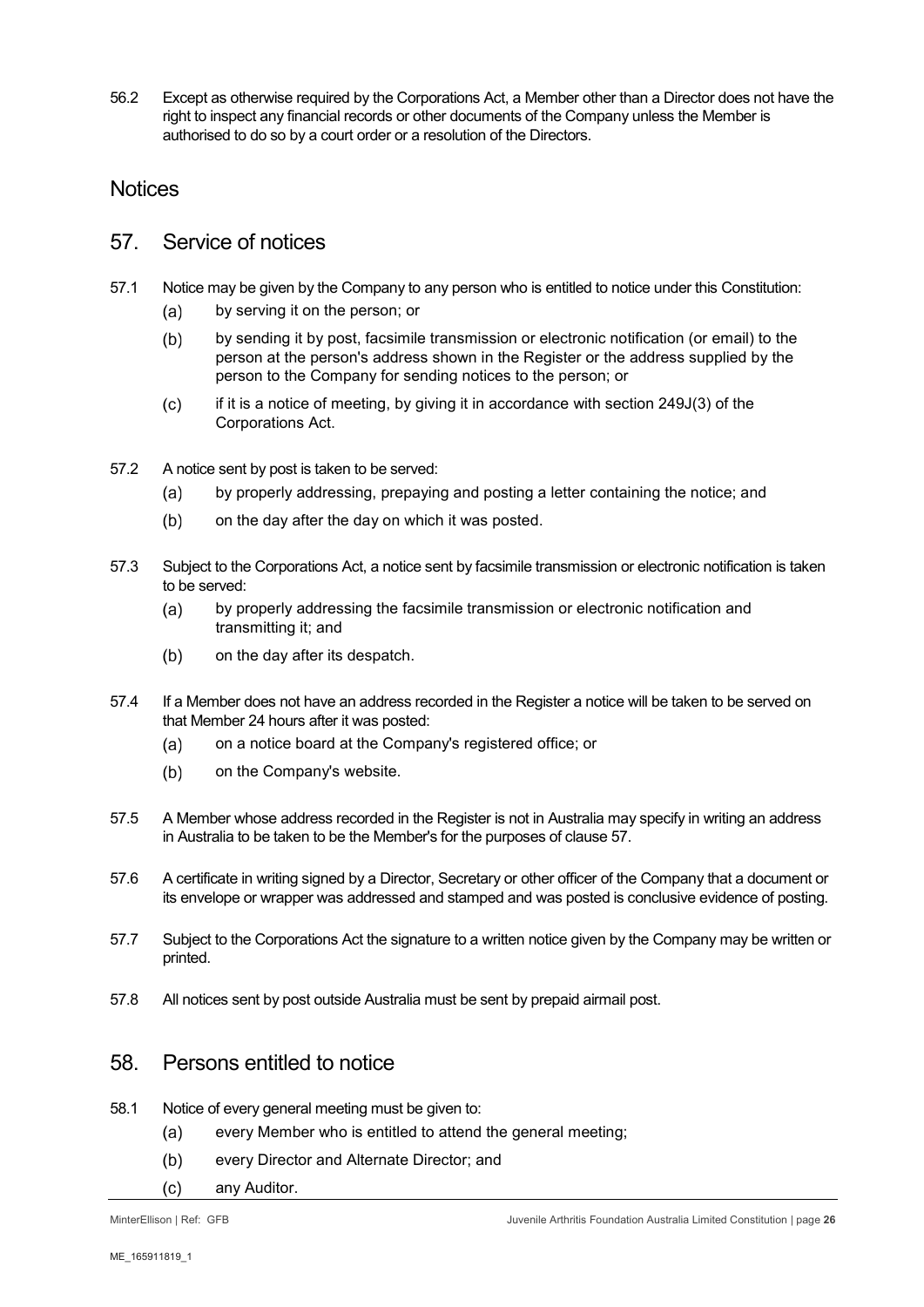58.2 No other person is entitled to receive notice of a general meeting.

## Seals

## <span id="page-26-2"></span>59. Common Seal

If the Company has a Seal:

- $(a)$ the Directors must provide for the safe custody of the Seal;
- $(b)$ the Seal must not be used without the authority of the Directors or a Directors' committee authorised to use the Seal;
- $(c)$ every document to which the Seal is affixed must be signed by a Director and be countersigned by another Director, the Secretary or another person appointed by the Directors to countersign the document.

## <span id="page-26-3"></span>60. Duplicate Seal

If the Company has a Seal, the Company may have one or more duplicate seals of the Seal each of which:

- must be a facsimile of the Seal with 'Duplicate Seal' on its face;  $(a)$
- $(b)$ must not be used except with the authority of the Directors.

## Audit and accounts

#### 61. Audit and accounts

- 61.1 The Directors must cause the Company to keep written financial records in relation to the business of the Company, and to prepare financial documents and reports, in accordance with the requirements of the Corporations Act and any other applicable laws.
- 61.2 The Directors must cause the financial records and financial documents of the Company to be audited to the extent required by, and in accordance with the requirements of, the Corporations Act and any other applicable laws.

## Winding up and revocation of endorsement

## 62. Winding up

- <span id="page-26-1"></span><span id="page-26-0"></span>62.1 If the Company is wound up:
	- $(a)$ each Member; and
	- $(b)$ each person who has ceased to be a Member in the preceding 12 months, undertakes to contribute to the property of the Company for the:
		- (i) payment of debts and liabilities of the Company (in relation to clause [62.1](#page-26-0)[\(b\),](#page-26-1) contracted before the person ceased to be a Member) and payment of costs, charges and expenses of winding up; and
		- (ii) adjustment of the rights of the contributories amongst themselves,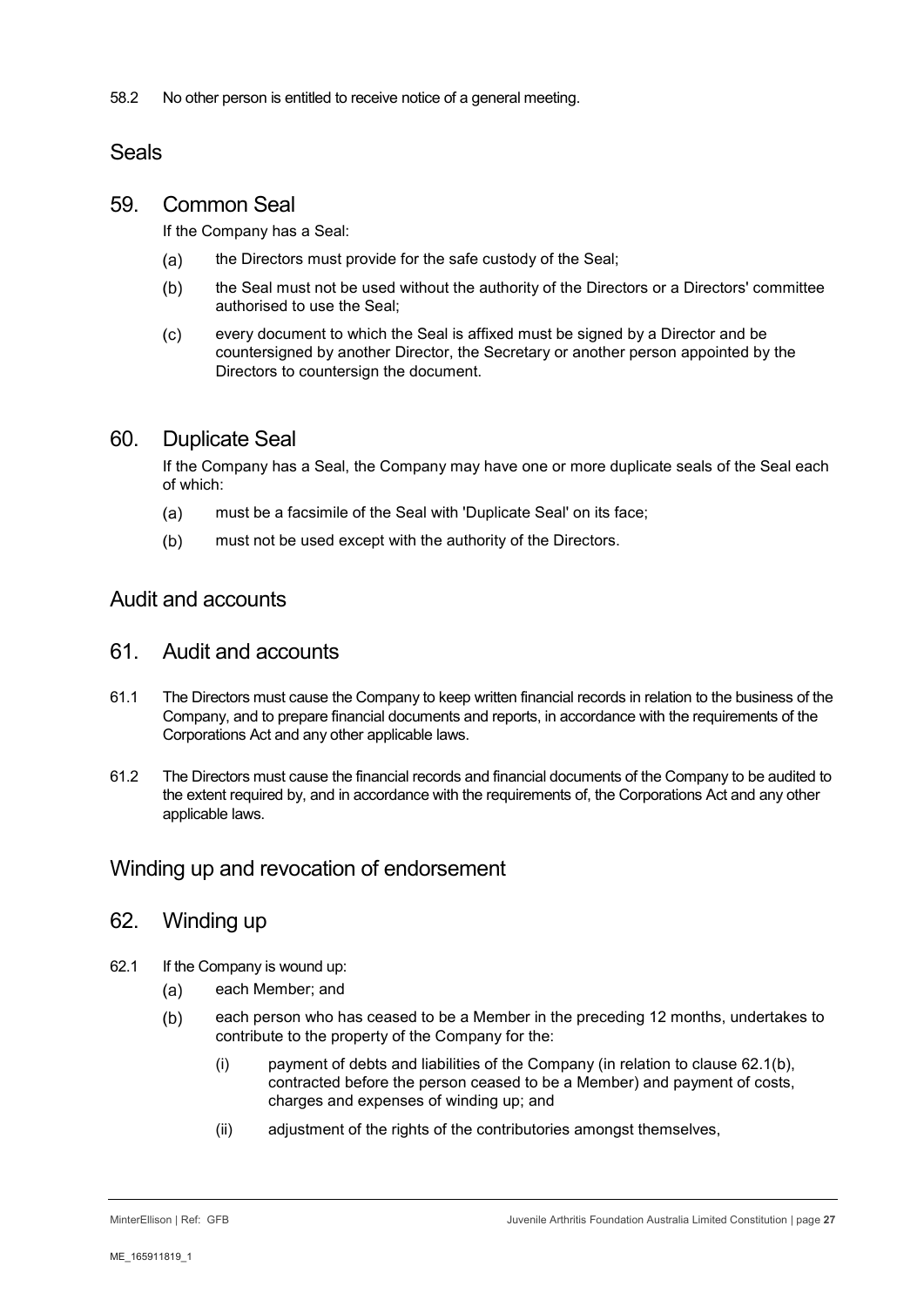such amount as may be required, not exceeding \$10.00 (and otherwise has no liability for the payment of debts and liabilities of the Company nor obligation to contribute to the property of the Company).

- 62.2 If the Company is endorsed as a deductible gift recipient under Subdivision 30-BA of the Tax Act then on the winding up or revocation of endorsement of the Company any surplus of the Gift Fund will, as required by section 30-125 of the Tax Act, be given or transferred to a fund authority or institution gifts to which are deductible under Division 30 of the Tax Act and which, by its constitution, is:
	- $(a)$ required to pursue charitable purposes only (being charitable purposes similar, as far as possible, to those of the Company);
	- $(b)$ required to apply its income in promoting its charitable purposes; and
	- $(c)$ prohibited from making any distribution to its members and paying fees to its directors, to at least the same extent of such prohibitions under this Constitution,

such fund authority or institution to be determined by the Members, and in default, by application to the Supreme Court of New South Wales for determination.

- 62.3 Subject to clause 60.2, on the winding up of the Company, any surplus remaining following the satisfaction of all debts and liabilities of the Company will not be paid to or distributed amongst Members, but will, unless otherwise required by law, be given or transferred to another corporation or body which, by its constitution, is:
	- $(a)$ required to pursue charitable purposes only (being charitable purposes similar, as far as possible, to those of the Company);
	- $(b)$ required to apply its income in promoting its charitable purposes; and
	- $(c)$ prohibited from making any distribution to its members and paying fees to its directors, to at least the same extent of such prohibitions under this Constitution,

such corporation or body to be determined by the Members, and in default, by application to the Supreme Court of New South Wales for determination.

## <span id="page-27-1"></span>63. Indemnity

- <span id="page-27-2"></span>63.1 To the extent permitted by law and subject to the restrictions in section 199A of the Corporations Act and other applicable statutory restrictions, the Company indemnifies every person who is or has been an officer of the Company against:
	- $(a)$ any liability (other than for legal costs) incurred by that person as an officer of the Company (including liabilities incurred by the officer as an officer of a subsidiary of the Company where the Company requested the officer to accept that appointment);
	- any and all reasonable legal costs incurred by that person as an officer of the Company  $(b)$ (including legal costs incurred by the officer as an officer of a subsidiary of the Company where the Company requested the officer to accept that appointment); and
	- reasonable legal costs incurred in defending an action for a liability incurred by that person  $(c)$ as an officer of the Company (including legal costs incurred by the officer as an officer of a subsidiary of the Company where the Company requested the officer to accept that appointment).
- <span id="page-27-0"></span>63.2 Subject to the Corporations Act and any other applicable statutory restrictions, the Company may advance, and may agree (by deed or otherwise) to advance, to a person who is or has been an officer of the Company an amount that it might become liable to pay to the person under clause [63.1\(c\)](#page-27-0) , on such terms and conditions as the Directors decide, before the outcome of any claim or proceedings to which the amount relates (and whether the Company is in fact liable to indemnify the person under clause [63.1\(c\)](#page-27-0) in respect of the amount) is known. If, after the Company makes any such advance, the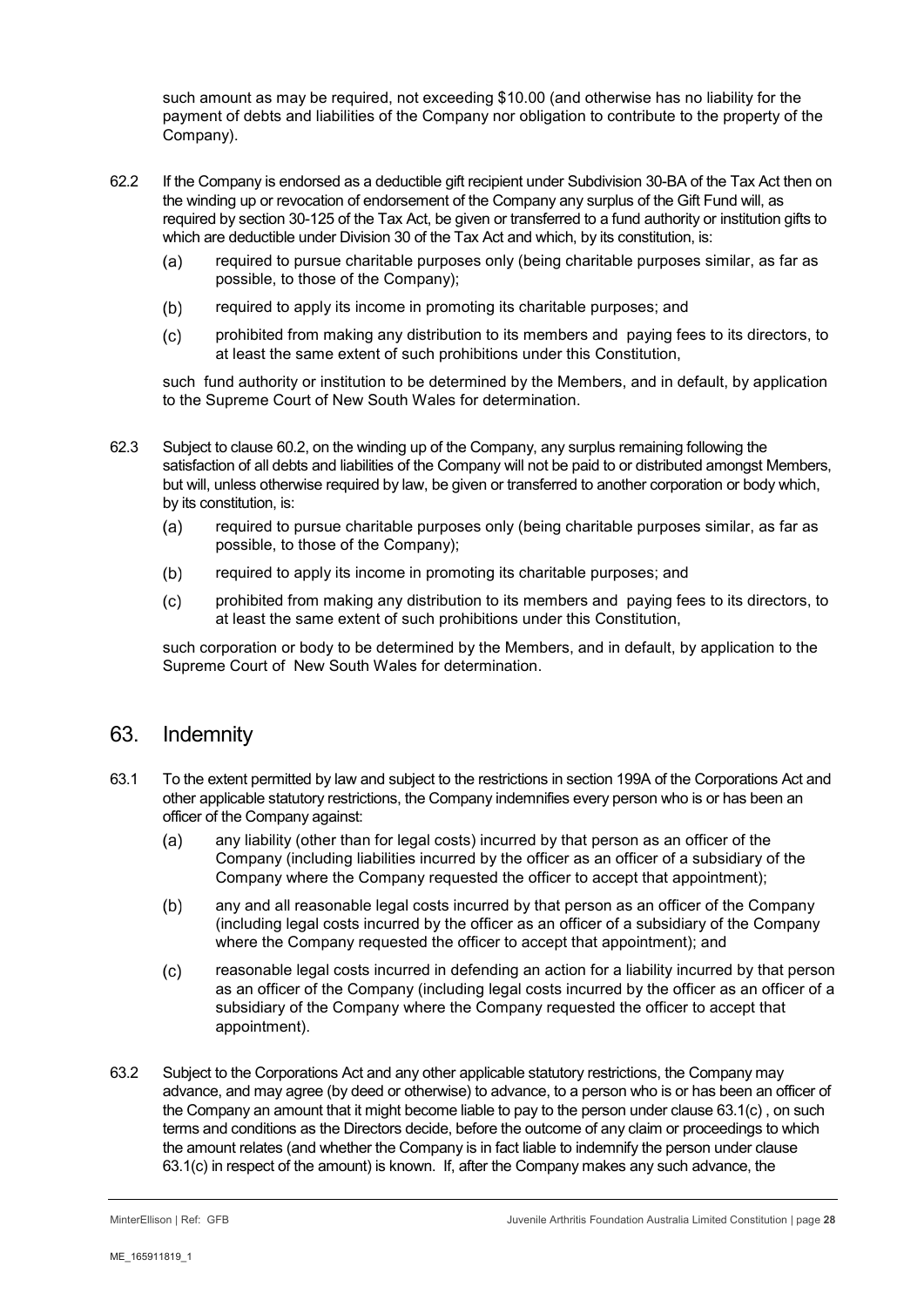Directors form the view that the Company is not liable to indemnify the person for the relevant amount, the Directors may recover any advance from the person as a debt due by the person to the Company.

- 63.3 Subject to the Corporations Act and without limiting a person's rights under this claus[e 63,](#page-27-1) the Company may enter into an agreement (including a deed) with a person who is or agrees to become or has been an officer of the Company to give effect to the rights of the person under this clause [63,](#page-27-1) or to the exercise of a discretion under this clause [63,](#page-27-1) on any terms and conditions that the Directors think fit. Any such agreement may also give the person rights to inspect and obtain copies of the books of the Company for the purposes, and on such other terms and conditions, as the Directors decide.
- 63.4 For the avoidance of doubt, the Directors may authorise the Company to enter into any agreement (including a deed) permitted by this clause [63.](#page-27-1)
- 63.5 The amount of any indemnity payable under clause [63.1](#page-27-2) will include an additional amount (GST Amount) equal to any GST payable by the officer being indemnified (Indemnified Officer) in connection with the indemnity (less the amount of input tax credit claimable by the Indemnified Officer in connection with the indemnity). Payment of any indemnity which includes a GST Amount is conditional upon the Indemnified Officer providing the Company with a GST tax invoice for the GST Amount.
- 63.6 If, for any reason and by any means, any tax is or would be imposed on a person in respect of any sum paid or payable to the person under this clause [63](#page-27-1) (Indemnity Payment), then the amount of any indemnity payable under this clause [63](#page-27-1) will include any additional amount required to ensure that the total amount retained by the person (after allowing for the amount of such tax and after taking into account any tax deduction or tax benefit available to the person, at any time, that is attributable to the liability or legal costs to which the Indemnity Payment relates) is equal to the amount that would have been retained by the person if such tax was not imposed in respect of the Indemnity Payment. Payment of any such additional amount is conditional on the person providing the Company with all information and assistance reasonably required to enable the Company to calculate and verify the amount.
- 63.7 For the purposes of this clause and claus[e 63.1,](#page-27-2) officer has the meaning given to that term in section 9 of the Corporations Act and includes any Auditor and any person who is not a Director but who is, or has been, a member of a committee to which the Directors delegated any of their powers pursuant to clause [38.](#page-18-1)

#### 64. Insurance

- 64.1 To the extent permitted by law and subject to the restrictions in section 199B of the Corporations Act, the Company may, and may agree (by deed or otherwise) to:
	- enter into a contract insuring a person who is or has been an officer of the Company  $(a)$ against liabilities incurred by the person as an officer of the Company; and
	- $(b)$ pay a premium under any such contract.

#### Internal disputes

#### 65. Resolution of internal disputes

- 65.1 Disputes between Members (in their capacity as Members), and disputes between Members and the Company that the parties have not been able to themselves resolve (after following any internal dispute procedures the Directors may specify or adopt) are to be referred to such mediator as the Directors may, subject to applicable law, determine.
- 65.2 At least seven days before such a mediation session is to commence, the parties are to exchange statements of the issues that are in dispute between them and supply copies to the mediator.